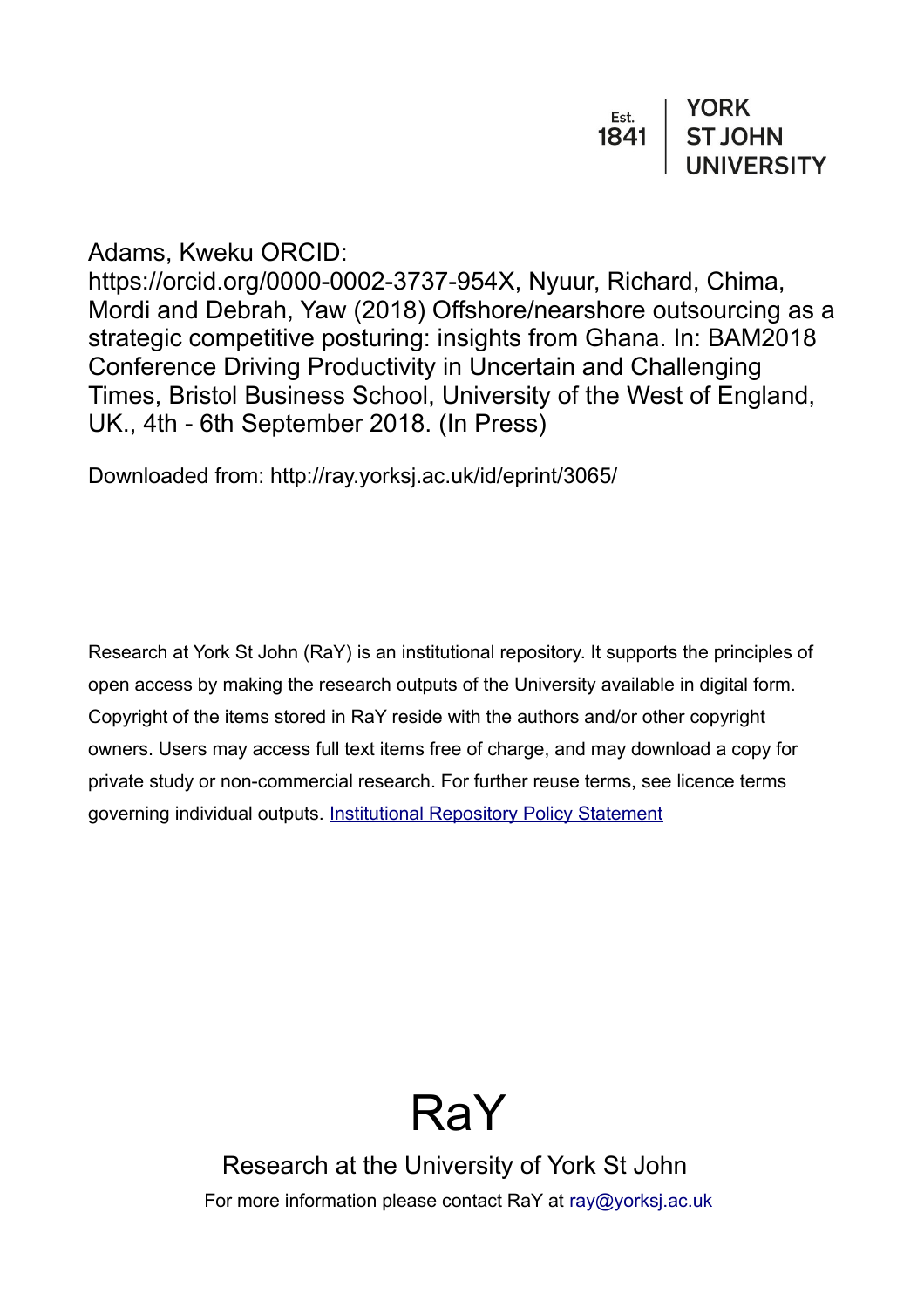# **Offshore/nearshore outsourcing as a strategic competitive posturing: insights from Ghana**

#### **Abstract**

*Although offshore/nearshore outsourcing has attracted increasing scholarly work, relevant questions remain unexplored leading to calls for further studies on the issue to help deepen our understanding of this evolving and important strategic phenomenon. Based on interviews of 19 banks in Ghana, this study explores the nature and drivers of offshore/nearshore outsourcing in this under-researched context. The findings reveal that institutional requirements, ethical considerations, innovation potential, and security issues are critical drivers that underpin offshore/nearshore outsourcing decisions. This enables us to advance and enrich research on offshore/nearshore outsourcing. Based on this, the paper outlines the contributions to theory and practice.* 

**Key Words:** Outsourcing; offshore; nearshore; banking industry; motivations; Ghana

#### **Introduction**

Offshore/nearshore outsourcing has witnessed a tremendous surge as a business or international business strategy in recent times (Boehe, 2010; Musteen, 2016; Lahiri, 2016). The phenomenon is considered as one of the most sustained trends of concurrent business undertaken both domestically and internationally by firms (Hätönen & Eriksson, 2009; Thakur-Wernz & Bruyaka, 2017). Although not new, outsourcing has gain momentum in magnitude and importance in the overall performance of firms to the extent that the current economic system is sometimes referred to as an outsourcing economy (Hätönen and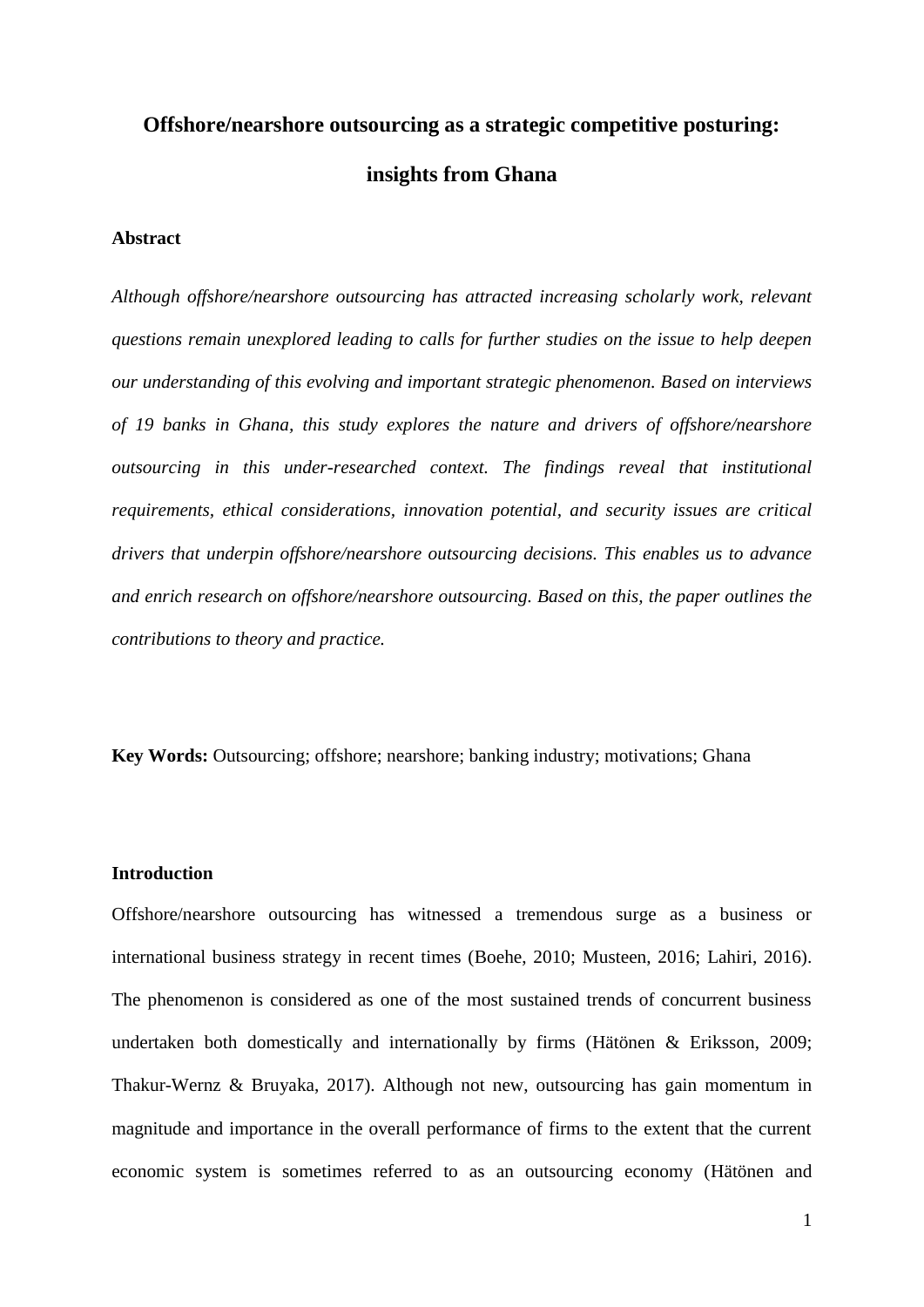Eriksson, 2009). This momentum of outsourcing is facilitated by a mix of factors including the relentless forces of competition and globalisation (Contractor et al., 2010; Pisani & Ricart, 2016); trade liberalisation, advances in communication technology, digitization and 'tradability' of services among others (Jensen, 2009), and falling interaction cost (Lahiri, 2016). Firms are therefore using outsourcing/offshoring in the prevailing complex, dynamic, and competitive globalised business era, to manage cost pressures and sustain viability (Mukherjee et al., 2013; Nieto & Rodrıguez, 2011; Rilla & Squicciarini, 2011). As firms strive for competitive advantage, outsourcing/offshoring has become a typical competitive strategic device to survive in both the domestic and international marketplaces (Javalgi et al., 2009; Mukherjee et al., 2013).

The phenomenon has equally attracted increased and sustained research traction in the last two decades (Lahiri, 2016) across different streams and disciplines such as strategic management, international business, and supply chain management (Musteen, 2016; Maskell et al., 2007). Much of the scholarship have focused on examining where, how and why firms outsource, and the nature of outsourcing activities within the value chain, and the impact of outsourcing on firm performance (Varadarajan 2009; Lahiri, 2016). While these streams of scholarship have contributed significantly to the body of knowledge in outsourcing, the state of academic enquiry lags behind the development of the phenomenon because of the entirely new dynamics and possibilities created by intense competition within the complex business environment (Hätönen & Eriksson, 2009).

Important questions such as why outsource, what is outsourced, how to outsource, and the impact of outsourcing on performance remain elusive and underexplored (Lahiri, 2016). Moreover, existing studies covering these issues sometimes provide contradictory results leading to calls for further studies surrounding these relevant questions to help deepen our understanding of this evolving and important strategic phenomenon (Musteen, 2016; Hätönen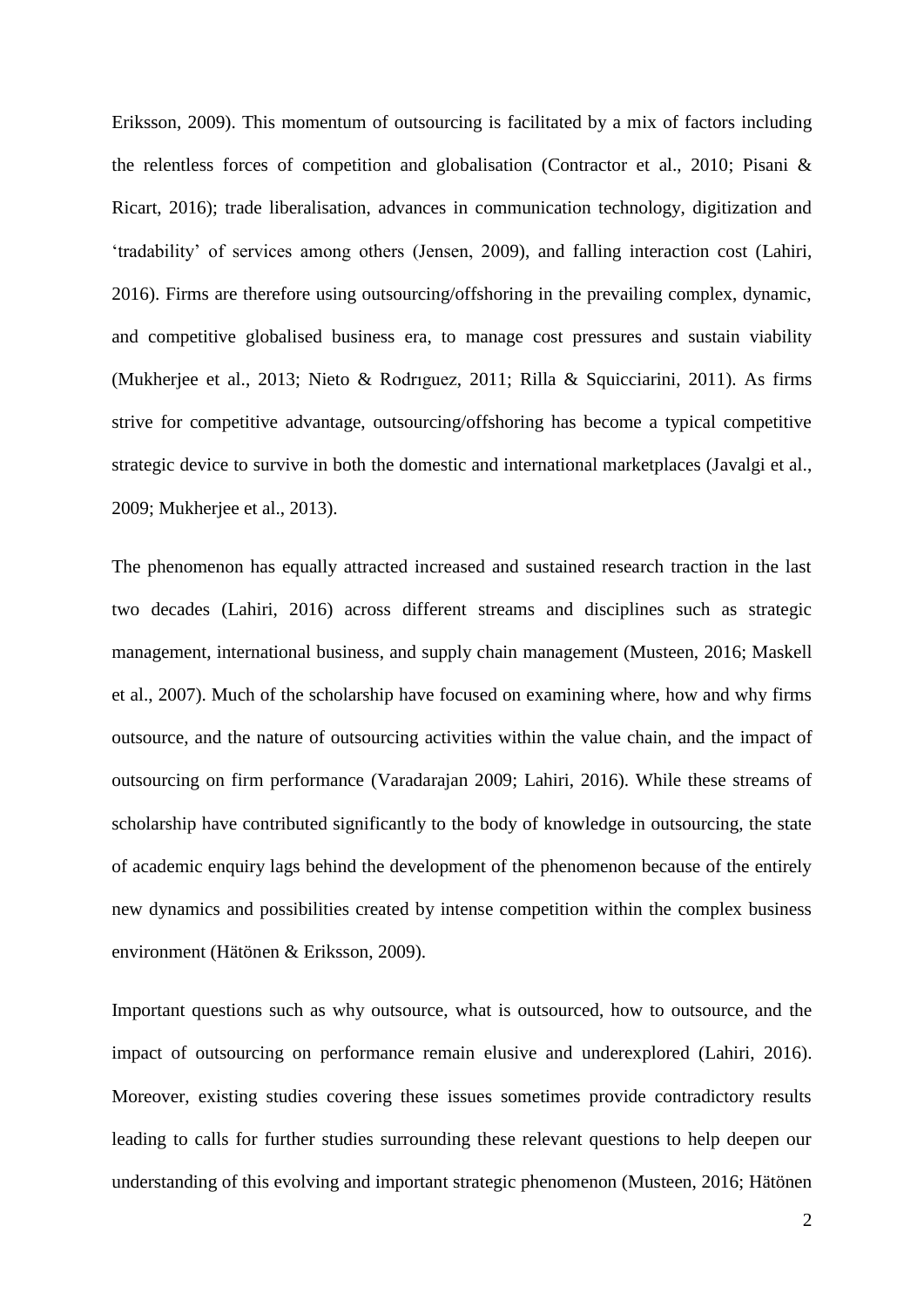& Eriksson, 2009). Besides, the voluminous body of offshore/nearshore outsourcing scholarship has focused on outsourcing predominantly undertaken by firms from developed countries in their economies or in developing economies (Javalgi et al., 2009). This leaves the phenomenon under-explored in the context of developing regions and countries such as the sub-Saharan context. This study therefore seeks to contribute towards enriching the literature by examining the nature and motivations of outsourcing, as well as the impact of outsourcing by firms within a sensitive industry (banking), in the under-explored context of a sub-Saharan African country, Ghana.

The study finds that in addition to the traditional transaction economics thinking, other theoretical perspectives such as the resource based view, the institutional perspective and the ethical/normative perspectives are essential in outsourcing research. Moreover, the two dominant categories of functional activities outsourced by banks are non-core activities and technical activities. The non-core functions include human resources, marketing, transportation and catering services, security and bullion van services, printing services, and legal services. The technical functional activities mostly outsourced involve information technology (IT) which consist of E-banking and M-banking platforms, as well as software applications. Finally, the study uncovered positive impact of outsourcing on banks performance, but measured in a variety of ways involving both financial and non-financial measures. These findings are significant and the implications for theory and practice are discussed below.

Following this introduction, the rest of the paper is structured as follows. The literature is reviewed in the next section capturing the theoretical underpinnings in this body of scholarship and unpacking the various streams of research in the topical subject area. The methodology is next outlined followed by presentation of the study findings.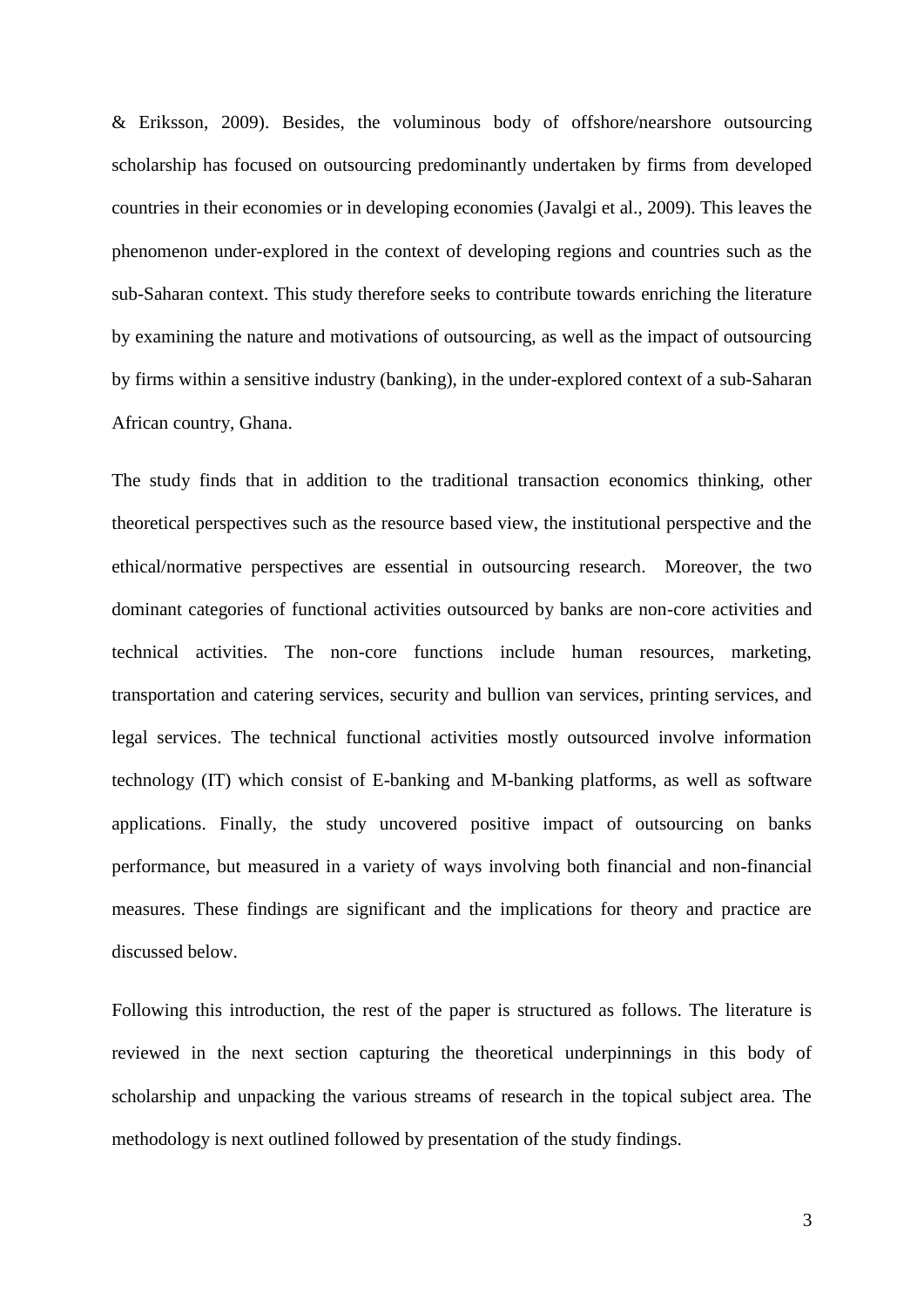#### **Literature review**

There has been sustained academic enquiry on outsourcing/offshoring particularly in the last two decades resulting in a voluminous body of literature (Musteen, 2016; Lahiri, 2016). This body of literature has captured the evolving definition of outsourcing over the years (Hätönen & Eriksson, 2009). However, outsourcing as a strategy is generally referred to as the conscious transfer of previously conducted internal organisational value chain activities, decision responsibilities and process to an external party domestically or internationally (Contractor et al., 2010; Hätönen & Eriksson, 2009). The outsourcing strategy, although traditionally focused more on streamlining internal operations and controlling operational cost of organisations, has now evolved to encompass cooperative value adding activities (Zimmermann & Ravishankar, 2016). It is a dominant strategic tool adopted by numerous firms across the globe to better position themselves and shape the way they compete within and across industries as well as countries (Lahiri, 2016). The relentless competition has contributed to companies of all sizes from diverse industries capitalising on external sources of knowledge and capabilities through outsourcing (Musteen, 2016).

The evolution of outsourcing has attracted different research streams and led to a variety of labels such as offshore outsourcing, captive offshoring, reshoring, putting out, and contracting out (Musteen, 2016; Gray et al., 2013; Paju, 2007; Jahns et al., 2006). Moreover, scholars have mapped out distinct phases of outsourcing/offshoring including the era of big bang, bandwagon, and barrierless organisations (Hätönen & Eriksson, 2009). The big bang era marks the first wave of outsourcing up until the end of the 1980s during which the focus was on outsourcing non-core business activities with the overriding motive of reducing operational costs or achieving cost efficiency (Hätönen & Eriksson, 2009). The successes of the first movers in the traditional outsourcing, triggered a widespread implementation of the strategy by the 1990s, the 'era of the bandwagon' (Hätönen & Eriksson, 2009). Finally, the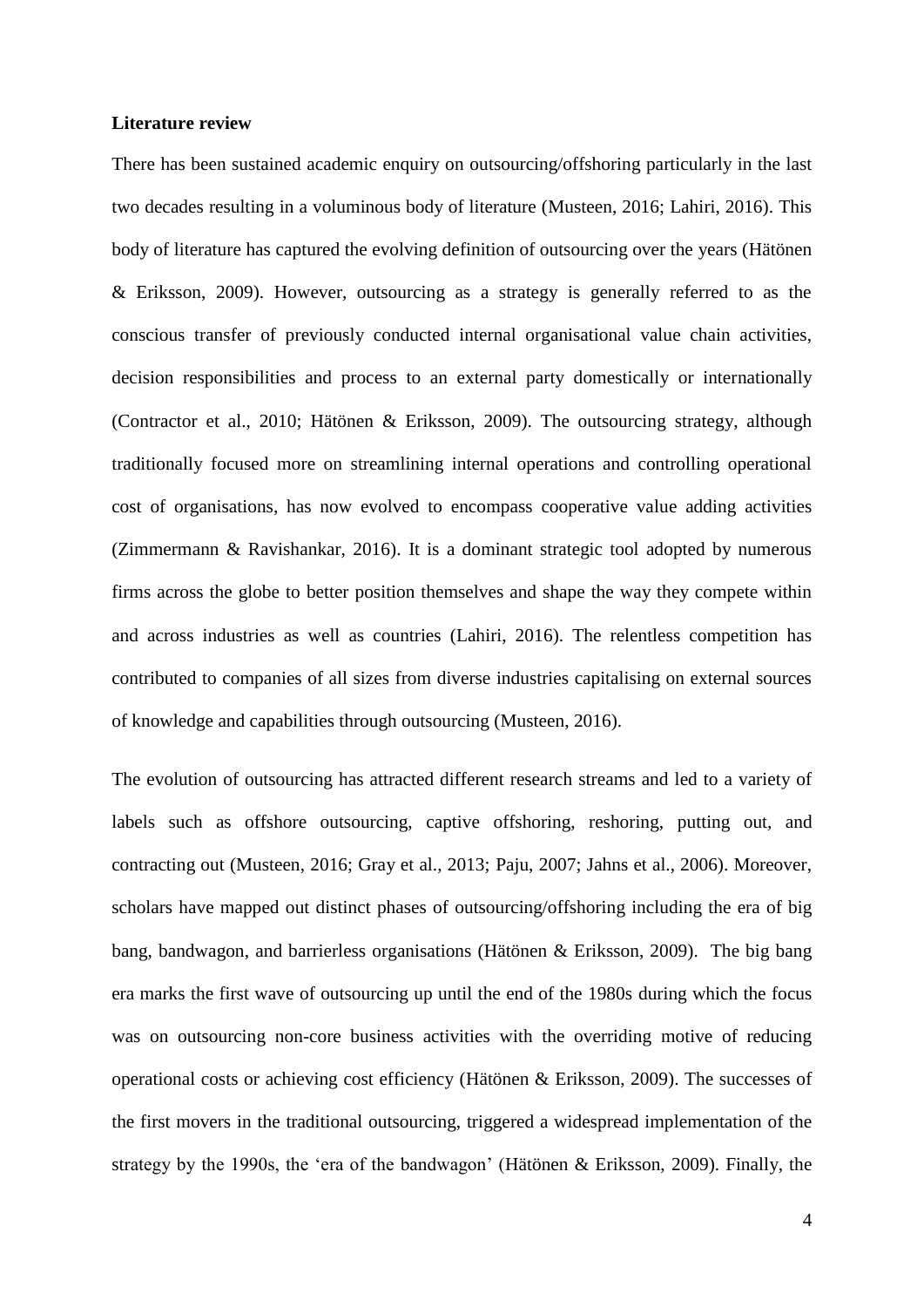current state of outsourcing is known as the era of barrierless organisations and is characterised by the outsourcing of knowledge –intensive and critical business components that are developed in close cooperation with other organisations across different countries (Hätönen & Eriksson, 2009).

The tremendous transformation and globalisation of the business environment has resulted in the popularity of outsourcing as a strategic norm rather than an exception or differentiator (Musteen, 2016; Larsen, 2016). Cooperation, collaboration and co-development are crucial in the current era of transformational outsourcing whereby firms are concerned about developing core competencies in managing portfolio of loosely coupled firms and their relationships to create value (Lahiri, 2016; Hätönen & Eriksson, 2009). Accordingly, the current practice of outsourcing known as the 'transformational outsourcing' is more complex and focus on flexible organisational structures that are loosely coupled and networked in order to facilitate rapid adaptation to dynamics in the global business environment (Linder, 2004; Schilling & Steensma, 2001). Successful outsourcing thus requires firms to focus on developing their dynamic capabilities and be flexible enough to acquire and synthesise internal and external competencies needed to remain viable (Musteen, 2016; Doh, 2005).

Similarly, different theoretical underpinnings have been used in the evolving outsourcing research (Hätönen & Eriksson, 2009; Kedia & Lahiri 2007; Maskell et al. 2007; Lahiri, 2016). According to the transaction cost economics thinking, outsourcing certain organisational activities to external providers is preferred when the cost is much lower than performing the same activity internally (Coase, 1937; Williamson, 1975; Ang & Straub, 1998). The transaction cost theory has thus become one of the dominant paradigms in outsourcing scholarship. The resource based view (RBV) of the firm has also been employed as a relevant theoretical underpinning in the outsourcing scholarship (Doh, 2005). The theory suggests that outsourcing enables firms that lack certain specialised resources and capabilities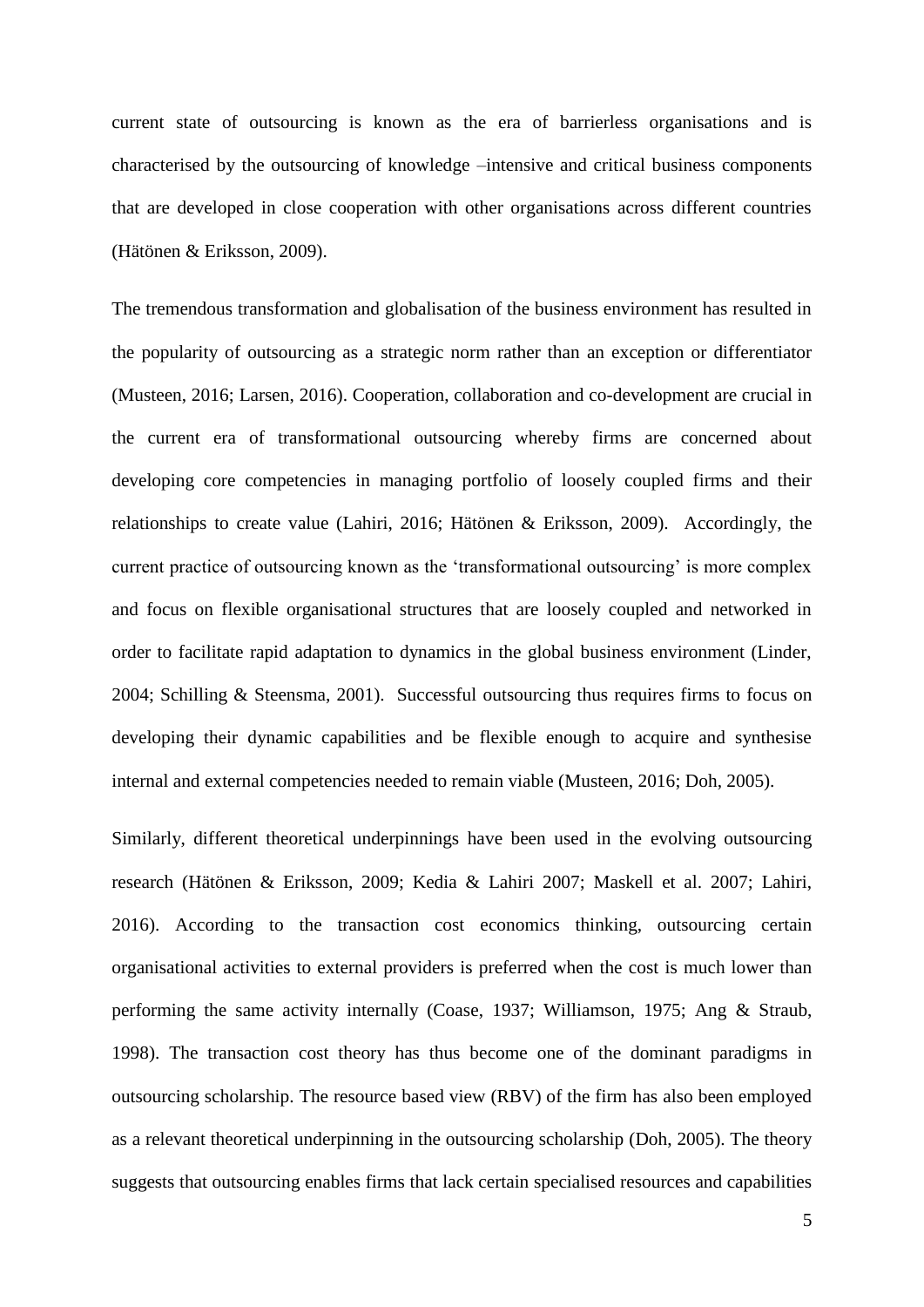to access them in the provider firms. In this regards, the theory encourages keeping core competencies (Prahalad & Hamel, 1990) in-house while outsourcing activities where the firm lacked expertise (Porter, 1996).

Moreover, network theory or relationship management theory are also used as relevant lenses in the enquiry of outsourcing/offshoring research particularly in the international business stream (Musteen et al., 2014). Additionally, studies examining the role of national laws, policies, culture, trade or professional associations as well as pressure groups in outsourcing strategy tend to employ the institutional theory. Accordingly, these institutional factors provide the mechanisms and restrictions within which outsourcing takes place (Kshetri 2007). Finally, agency theory is one of the relevant lenses in outsourcing research. In this perspective, focal firms are considered as the principals who engage with the agents (other firms) through outsourcing to undertake certain specific functions. According to this theory, the expected returns in this arrangement may reduce because of the potential risks of moral hazard and opportunism in this governance mechanism (Lahiri, 2016). Scholars have therefore suggested that outsourcing is an important strategic governance mechanism that require the use of multiple theoretical lenses to enhance understanding (Leiblein & Miller 2003).

These theoretical lenses have been employed in different streams of outsourcing research. One important stream the impact of outsourcing on firm performance (Nieto & Rodrıguez, 2011; Bertrand, 2011; Lahiri, 2016). The central tenet in this body of research is that, outsourcing enhances firm performance. Empirical studies have employed different measures of performance in this research stream such as sales, return on investment (Bertrand, 2011; Kroes & Ghosh, 2010); innovation (Nieto & Rodrıguez, 2011; Li et al., 2008), market share (Singh, 2009); learning, human and organisational capital (Musteen & Ahsan, 2013), labour productivity (Görg & Hanley, 2005). Other benefits of outsourcing include lowering cost,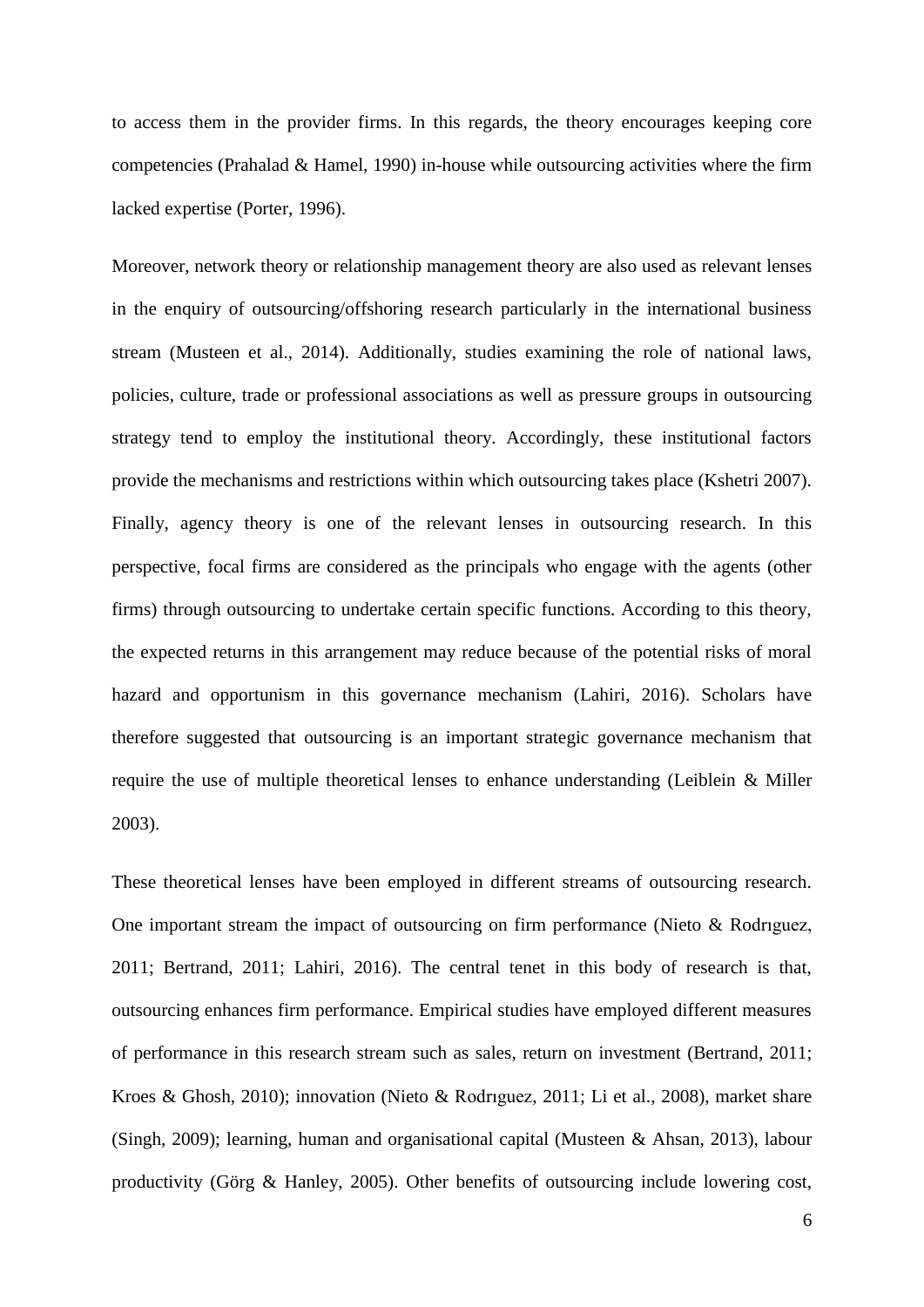access to scarce resources and capabilities, developing core competencies and dynamic capabilities, being flexible enough to remain viable in fast-changing business environments, and enhanced international competitiveness (Di Gregorio et al., 2009; Doh, 2005).

Notwithstanding, others in this research stream found negative or no impact of outsourcing as a strategy on firm performance (Lahiri, 2016; Pentina & Hasty 2009; Weigelt, 2009). For instance, studies have found that outsourcing/offshoring can lead to lack of expected cost savings (Larsen et al., 2013), poor quality issues (Kinkel & Maloca, 2009), and loss or deterioration of capabilities (Grimpe & Kaiser, 2010). These studies however, use different theoretical underpinnings, performance measures, data sources and types and analytical techniques which may have contributed to the different findings and views on the benefits associated with outsourcing (Jensen, 2012). Recent studies have also focused on examining the hidden cost of outsourcing (Larsen, 2016). According to this body of research, outsourcing firms tend to incur significant hidden cost after the implementation of outsourcing/offshoring decisions which eventually undercuts the anticipated benefits of the strategy (Manning et al., 2015; Larsen et al., 2013; Stringfellow et al., 2008).

Related to the above is another stream of outsourcing research examining the motives of outsourcing (Zimmermann & Ravishankar, 2016). This body of scholarship generally underpinned by the transaction cost economics thinking and the resource-based view evidence that for a variety of reasons for outsourcing including the control or reduction of operational cost (Jensen & Petersen, 2013), or acquisition of capabilities in the provider (Clampit et al., 2015). The strategy is also identified as a mechanism of freeing up organisational resources for effective deployment for more profitable business units or activities (Zimmermann & Ravishankar, 2016). Moreover, others have identified the need to focus on core competencies and process improvement as drivers of outsourcing in some organisations (Musteen, 2016). Yet, others have found that some firms pursue outsourcing as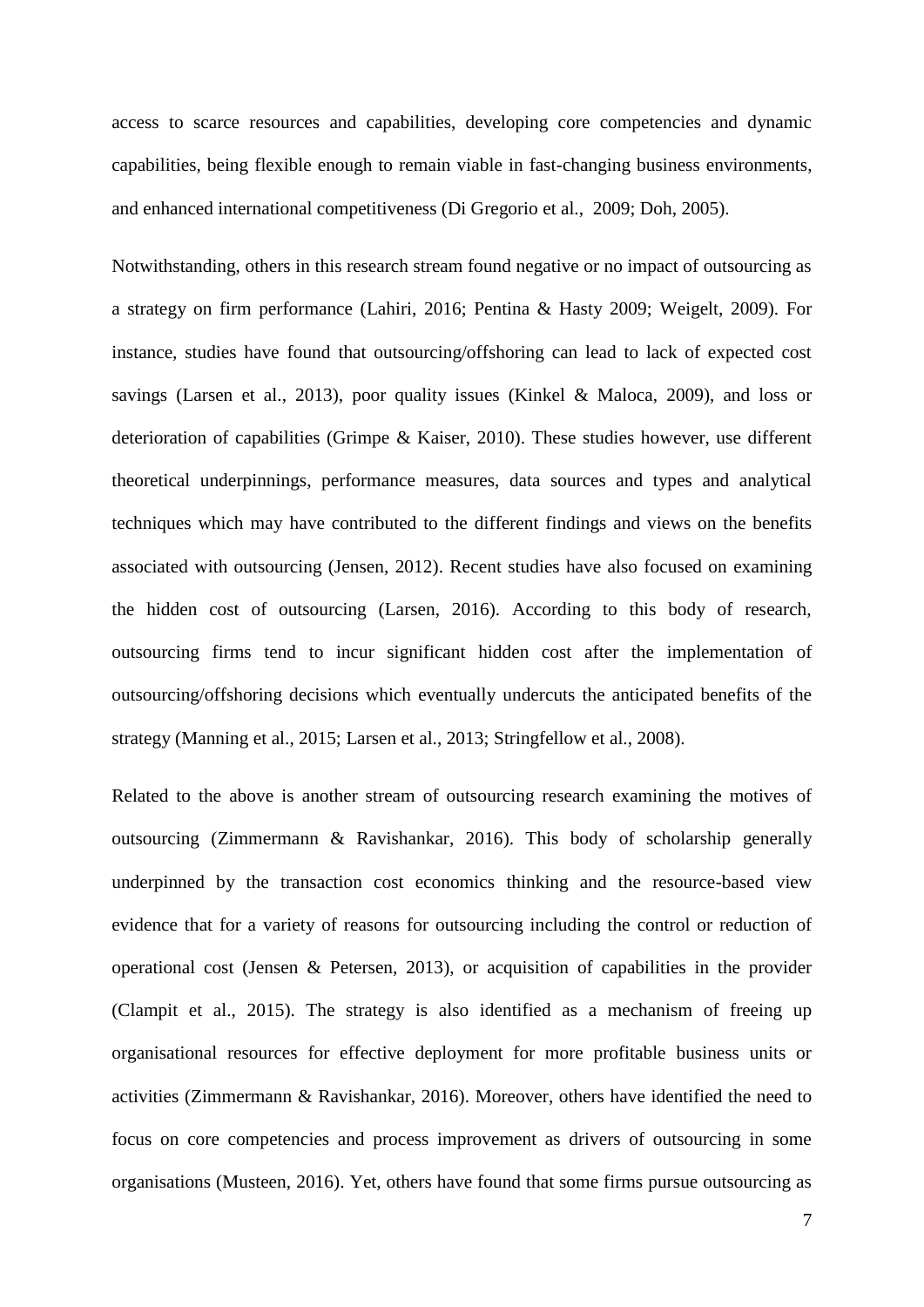a strategy to sharpen the business focus and enhance flexibility, reduce time to market by accelerating projects, and gain access to the talent and flexible workforce in the market (Larsen, 2016).

Using the behavioural and bounded rationality perspectives, another emerging stream of outsourcing research have started examining the role of managers' attitudes and emotions, personal experiences, and cognitive limitations in outsourcing decision-making (Musteen, 2016). This body of research suggest that executives psychological and demographic characteristics influence firms' strategies and performance (Li & Tang, 2010; Hambrick, 2007). By extension, these perspectives imply that personal characteristics of the outsourcing decision maker influence the nature of outsourcing activities. Besides, with outsourcing attracting significant public interest in contemporary times, ethical implications are also suggested to be evaluated by managers in the outsourcing decisions (Musteen, 2016). Finally, institutional theory has also been found relevant in examining outsourcing/offshoring decisions. Accordingly, decisions and implementation of outsourcing are deeply embedded in a diverse set of institutions, such as regulatory controls, formal systems, policies and agreements (Kshetri, 2007; Das & Teng, 2001). In this study, we adopt a combination of these theoretical perspectives in exploring the nature, motives and impact of outsourcing by banks.

#### **Methodology**

#### **Research context**

We provide a brief background information on Ghana, the research context, to help in positioning the findings. Ghana as an economy has enjoyed robust growth due to sound governance and abundance of commodity resources including gold, diamond, bauxite and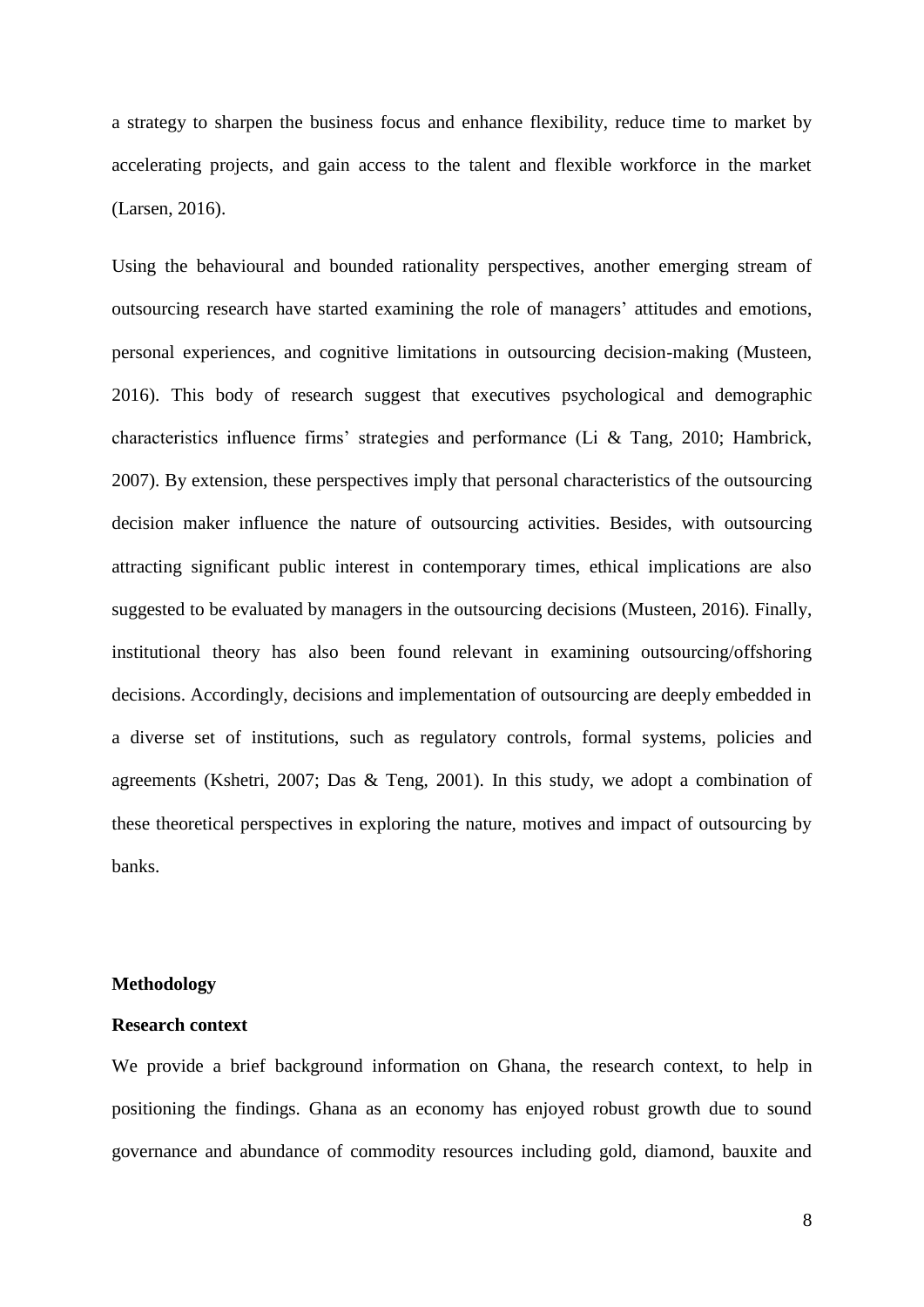cocoa, among others. The discovery and resumption of oil production have meant that the banking industry has become an increasingly important source of capital for both local and multinational oil and gas companies. Banks, as a result, have re-focused their efforts on mobilising capital for investments, which is the core mandate of a bank.

The Ghanaian financial system has seen significant reforms since the 1980s. The sector is regulated by the Bank of Ghana (BOG) which is also responsible for ensuring the free functioning of the market actors, and has several sub-committees supervising various units. The Ghana stock exchange (GSE) established in 1989 also provides platforms for banks to raise capital. Currently, the banking sector is the third dominant force in terms of listing, initial public offerings and market capitalisation on the GSE. The financial sector currently has a strategic plan (FINSSP) aimed at to broadening, deepening and improving the governance structures in the banking industry. Further, the introduction of the new Banking ACT 738 in 2007 has supported the establishment of the international financial services centre (IFSC) which has strengthened the role of regulators in overseeing outsourcing activities in the banking industry (GIPC, 2016). To enrich our understanding of the strategic nature of outsourcing decisions of firms in Africa, we therefore focused on banks with different ownership structure operating in Ghana.

#### *Method*

Given that outsourcing is a new phenomenon in Africa, increasingly practiced by both local and foreign multinationals but largely underexplored, a qualitative approach is adopted in this study to provide a richer understanding (Birkinshaw et al., 2011; Eisenhardt, 1989). Several previous studies have utilised quantitative methodologies and data sources to examine outsourcing and provided interesting insights but also with significant limitations (Musteen, 2016). Moreover, quantitative-based studies on outsourcing have been recently criticised for failing to effectively capture the strategic nature of outsourcing decision-making processes by top management (Gerbl et al. 2015; Musteen, 2016; Manning, 2014). In addition, given the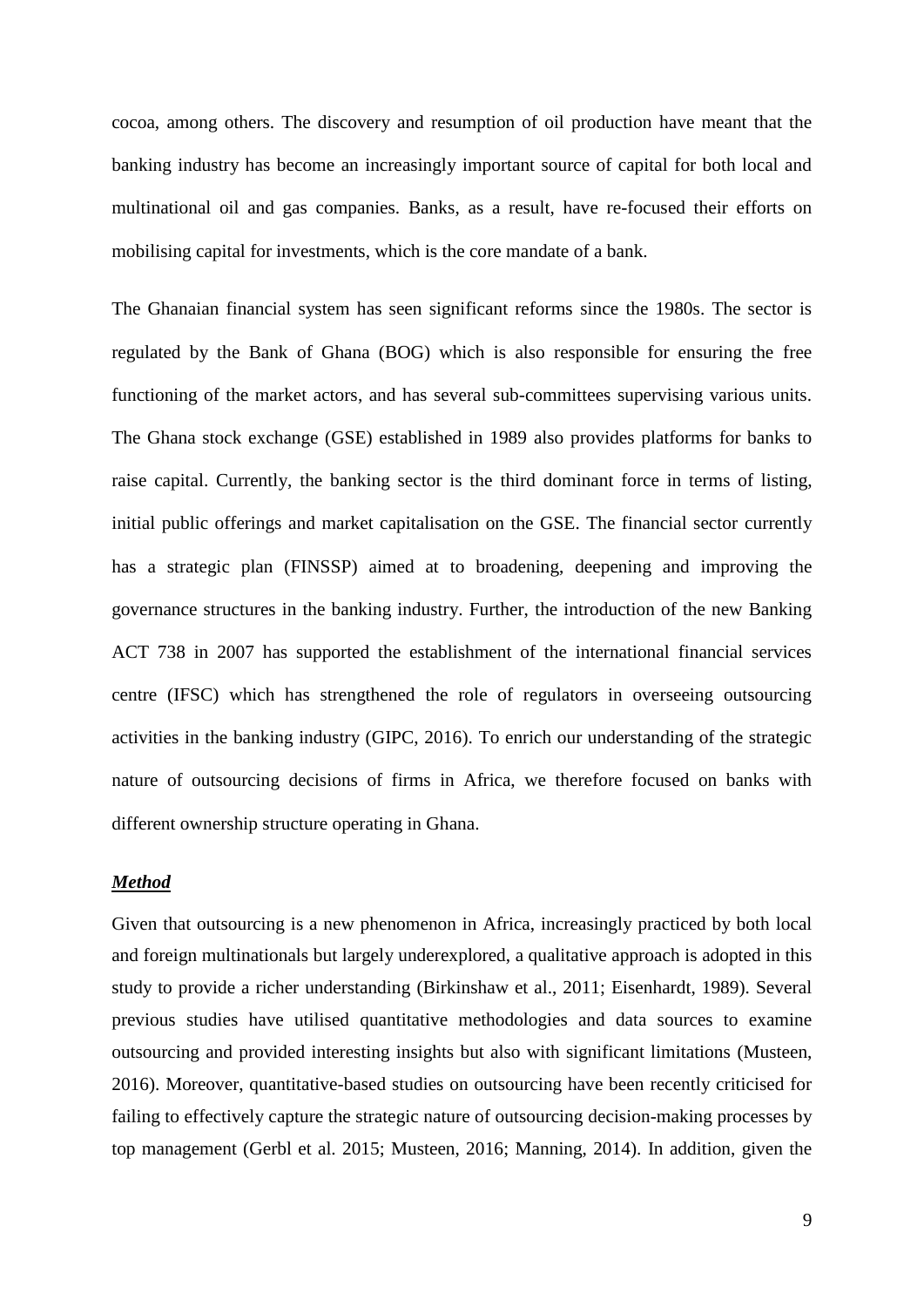paucity of research on the nature of outsourcing activities in Africa, and our intention to enrich literature, qualitative methodology was deemed more appropriate for this study.

Accordingly, the dynamic nature of outsourcing and the degree of complexities surrounding its development require an interpretative methodological approach to unearth the real reasons why managers take this strategic path (Hätönen & Eriksson, 2009; Trautman et al., 2009). Furthermore, it is in response to calls by scholars for more studies using qualitative methodology to investigate the nature of outsourcing, particularly in developing countries (Mudambi & Venzin, 2010; Birkinshaw et al., 2011, Bunyaratevej et al., 2010). Moreover, in such weak institutional and regulatory regimes, which characterise most emerging markets, the depth and richness of data on outsourcing is difficult to attain in quantitative research design. In this study, we sought to capture the multidimensional nature of the emerging outsourcing phenomenon in Africa and offer a clear and holistic view of the context (Sinkovicset al., 2008).

More concretely, we analyse, compare and interrelate findings across several banks currently operating in Ghana. Semi-structures interviews (supported by archival data) with top managers of 19 local and foreign banks in Ghana were carried out for a period of six months. A total of 22 semi-structured interviews with senior managers directly involved in outsourcing activities (see Table 1) were conducted. Although most of the banks were financial multinationals in Ghana, a significant number of them were publicly owned and headquartered in Ghana, Nigeria, South Africa and Togo, representing a good mixture of banks with different managerial practices across Africa. Interview participants were identified through various approaches including networking, direct approach and snowballing (Birkinshaw et al., 2011).

#### **Data collection and analysis**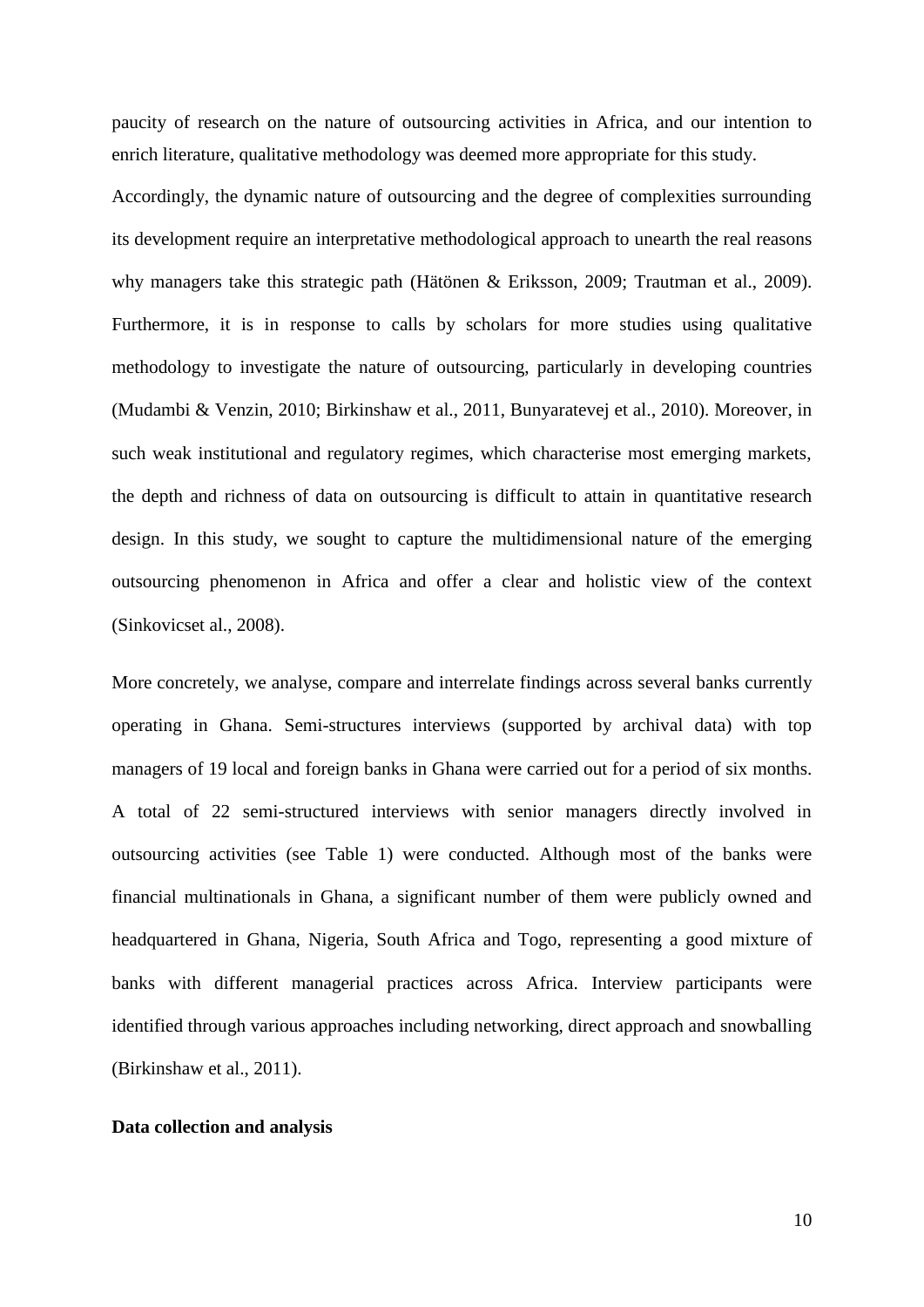In July 2016, we contacted the central Bank of Ghana to obtain the full and current list of licensed banks operating in Ghana. There are currently 32 formal banks in Ghana. Of these, 20 have foreign ownership while the rest are domestically owned and their total market capitalisation relatively small compared with the foreign banks. The first stage of the data collection focused on the acquisition of background information on the corporate-level strategy of these banks. This process confirmed that 24 out of the 32 banks were engaged in some form of outsourcing. Furthermore, all the banks with foreign ownership were relatively more engaged in outsourcing. On the other hand, only 4 out of the 12 local banks outsourced certain functions of their non-core banking activities. The remaining 8 local banks were not involved in outsourcing, either because they had just begun operations, or are ambivalent about the potential benefits and implications of outsourcing. These banks, therefore, were excluded from the sample. Consequently, this initial investigation served as the basis for the selection of the informants.

We developed semi-structured interview questions to elicit the views of the 26 informants from 17 different banks representing 70 percent of the total banks (foreign and local) in Ghana currently involved in outsourcing. The interviews covered a wide range of issues, particularly the onshore, offshore, near-sourced and reverse-sourcing activities of African banks. Halfway through the data collection, it became apparent that most banks believe the regulators haven't protected the interest of the sector against foreign IT multinationals that tend to take advantage of the sector in terms of poor response to service request. Thus, the Head of the Banking Supervision Department and the Head of Procurement Services who shared the responsibility of monitoring the banking industry were also invited to share their opinions, from the regulatory perspective. This data collection strategy enabled us to understand the legislation governing all outsourcing activities within the banking industry in Ghana as well as the firm-level responses. For further insights about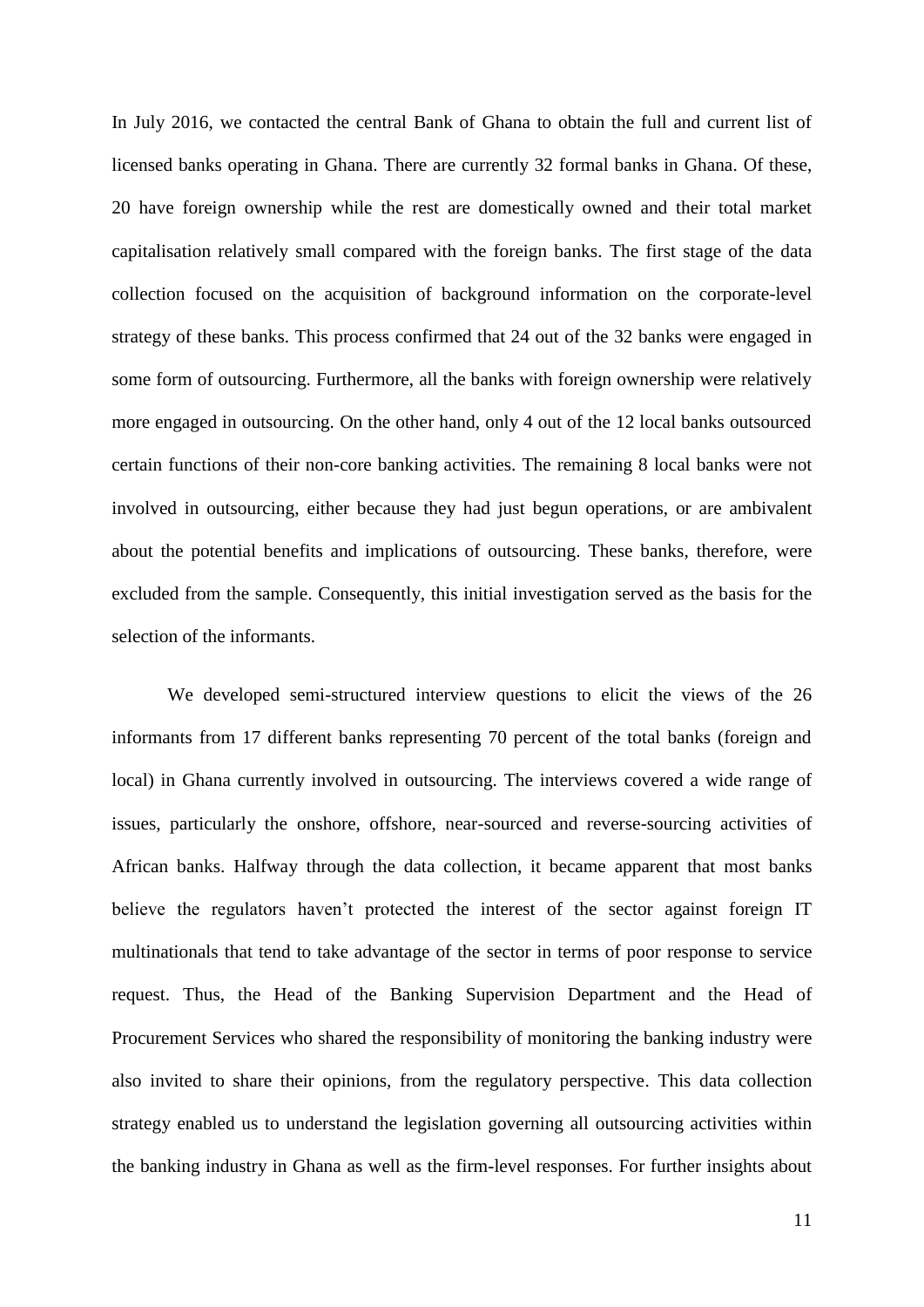the regulatory and institutional framework in the banking industry, a Director of the Ghana Investment Promotion Centre (GIPC) was contacted and agreed to share his view on outsourcing in the banking sector. The GIPC is the main government agency responsible for creating a transparent, predictable and facilitating environment for investments in Ghana. The Director interviewed had worked with most of the banks, and could provide detailed responses to our questions.

> **------------------------------ Insert Table 1 about here ------------------------------**

Table 1 provides the list of banks, their background information, and the informants interviewed at each firm. In addition, important documents and archival records obtained from Bank of Ghana, GIPC, Ghana Association of Bankers, Ghana Stock Exchange, and PWC Ghana, provided additional relevant information on the nature of outsourcing within the banking industry. The interviews lasted between 45-60 minutes on average. The questions discussed during the interviews centred on the themes relating to (1) the strategic nature of outsourcing in Africa's banking industry (nature and architecture of service areas outsourced, the department responsible and value creation, (2) factors influencing decisions outsourcing in the industry, and (3) the impact or benefits of outsourcing on banks. The field notes taken during the interviews were transcribed verbatim while fresh in the mind of the interviewers (Gioia and Thomas, 1996). The written field notes formed the basis of our analysis in this study.

In the analysis, we replicated the inductive grounded theory development process (Sutton, 1991) and therefore constantly compared and contrasted the data with the theory throughout process (Isabella, 1990). Additionally, we focused on organising the emerging patterns and similarities to allow meanings to be generated (Eisenhardt, 1989). This process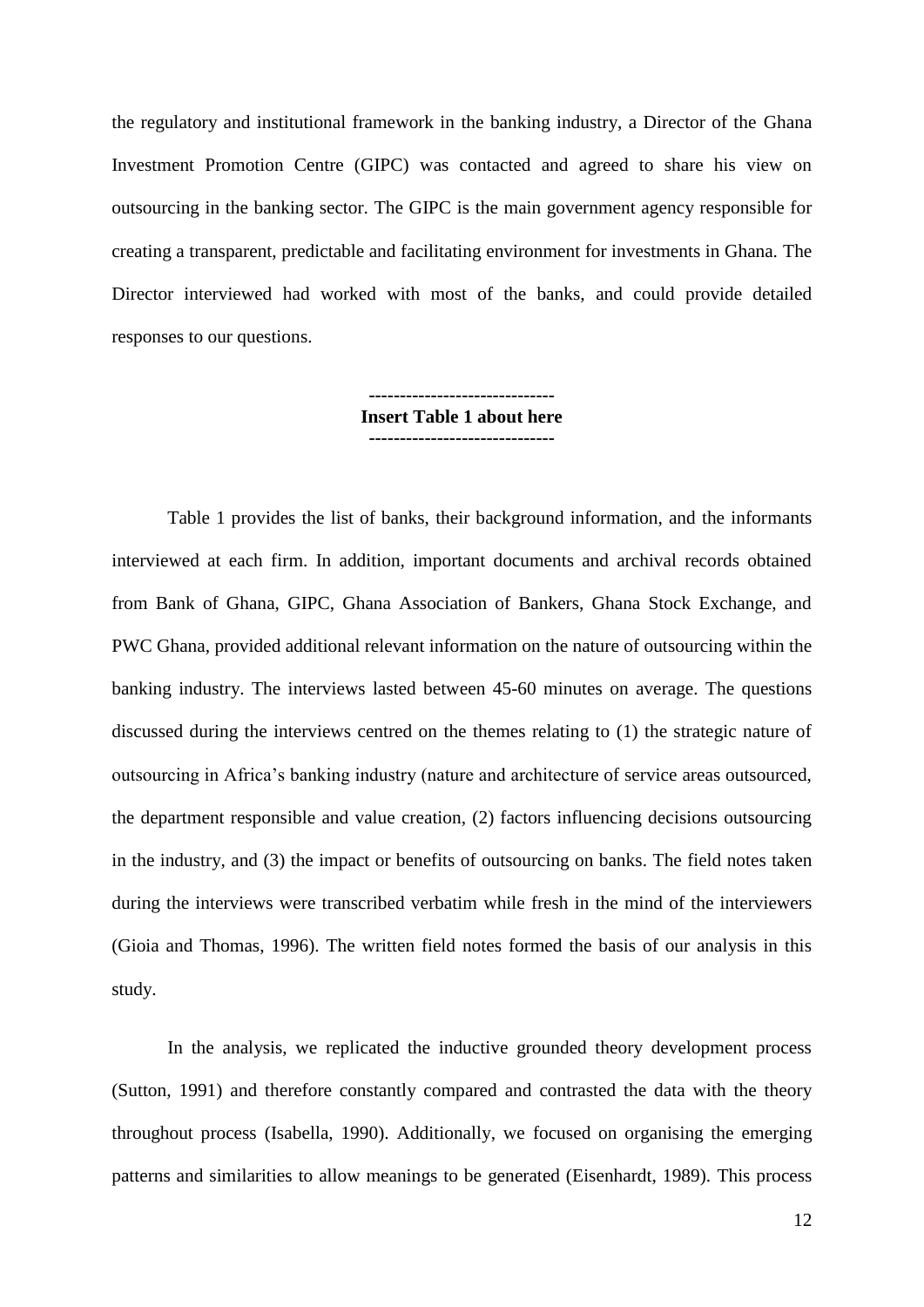yielded the classification of responses into sections including the nature of outsourcing, motivations for outsourcing/offshoring, and the impact of outsourcing on banks performance. As provided in Table 1, we used letter B to denote banks and letter R to denote informants in presenting the findings. Moreover, because of multiple informants from some banks, we differentiated the banks and informants from the same banks with different numbers. We further used REG to denote respondents from the regulators.

#### **4. Findings**

Our data analysis reveals that outsourcing/offshoring is a recent phenomenon within the banking industry in Ghana but has quickly become an established and popular strategic activity undertaken by almost all firms in the industry. The increased number of both local and multinationals financial institutions have further raised the high competitive temperature within the industry and most banks have realised the need to refocus on the core business of banking to be able to effectively compete. Accordingly, the critical role of outsourcing to the strategic objectives of banks takes priority and serves as a key benchmark for the executive committee in deciding whether or not outsourcing is desirable. Outsourcing/offshoring has therefore become a good cost-saving strategy and a key strategic part of banks' vision for the future. Moreover, the data has uncovered a number of insightful aspects of outsourcing/offshoring among both local and foreign financial institutions in Ghana. Some of these include the activities most outsourced, motivations for outsourcing/offshoring certain activities, and the impact of outsourcing/offshoring on performance. Before teasing out these issues, we first provide an overview of the persons responsible for making the outsourcing/offshoring decisions within these firms in this industry.

Most of the outsourcing decisions making are departmentalised with the heads of departments usually making these decisions as depicted in Table 2. Notwithstanding, such decisions made at the departmental levels often have to be presented, justified, and defended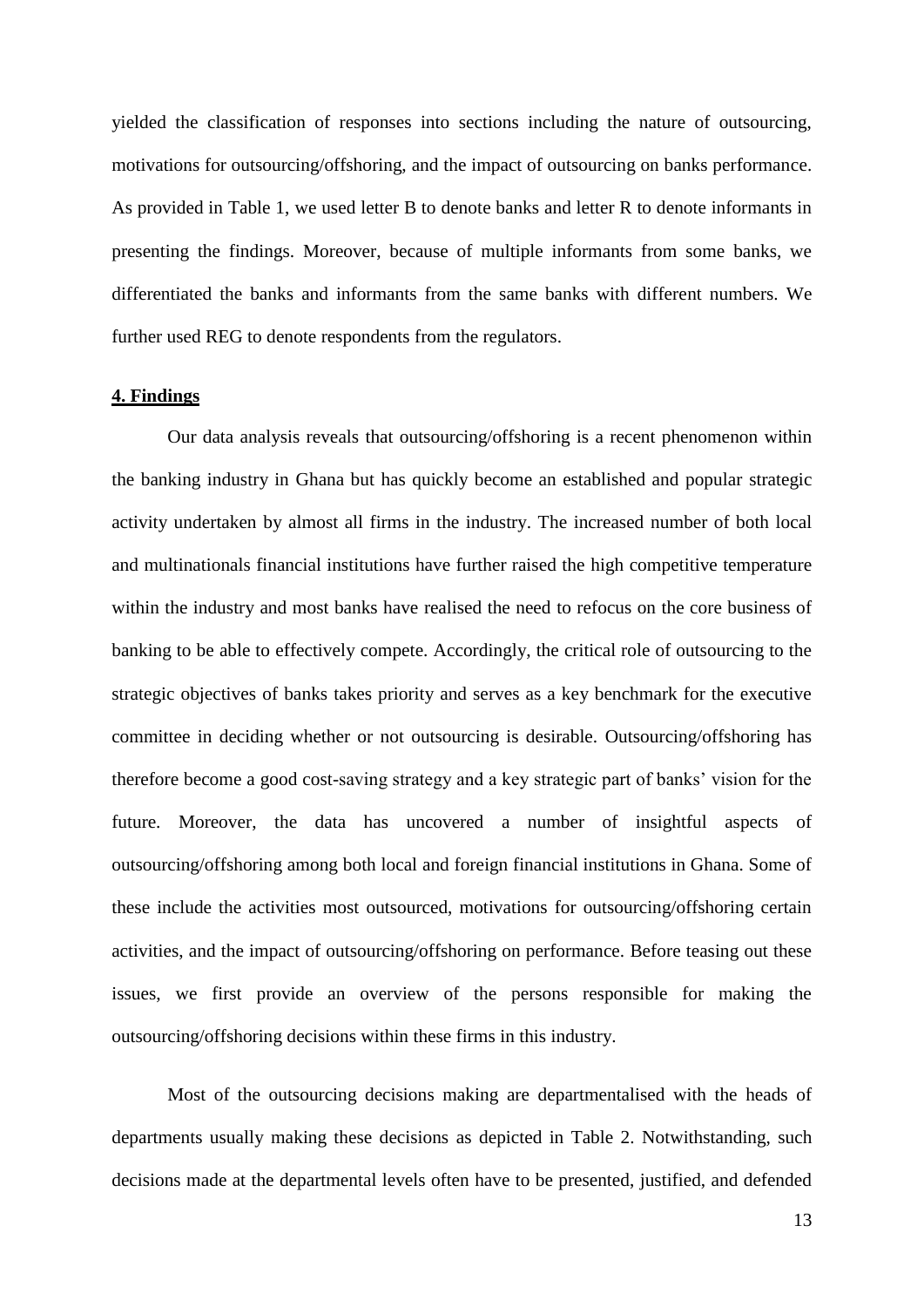at the executive committee or board of directors' level for approval and implementation. In some cases, the outsourcing/offshoring decisions are taken at the corporate level based on the organisations overall needs by the top management teams. Moreover, through its regulatory requirements, the Bank of Ghana as the regulator also has an influential role in the decisions of which functions can and should be outsourced/offshored. Meeting the regulators requirement and shareholders' interests also influence the involvement of executive committees in the outsourcing decisions. An informant revealed that:

*"…. Outsourcing decisions in this bank is department-based, it's also based on the strategic nature of the bank. The executive committee of the bank always oversees the process." (B12R1).*

Another remarked:

"…. *A case is made by the requesting department which includes the financial cost and the justification to outsource. All these factors would have to be considered in view of BOG regulations before presenting it to the executive committee for approval and subsequent adoption and implementation, all things being equal." (B9R1).*

In the case of some subsidiaries of foreign firms operating in the research context, the decision is usually taken at the headquarters outside the country by top management teams for the subsidiary to implement. One informant (B2R1) recounted that most of their outsourcing activities are also managed at the Headquarters and the subsidiary in the research context does not get to see the data surrounding most of the outsourcing/offshoring decisions. The involvement of top management teams in the approval and implementation of outsourcing/offshoring decisions reveals the strategic nature of this phenomenon within the industry as well as the importance of regulatory compliance. Arguably, it has become an essential item in the agenda of corporate boards within the industry because of its implication in the competitive positions and of firms within the industry.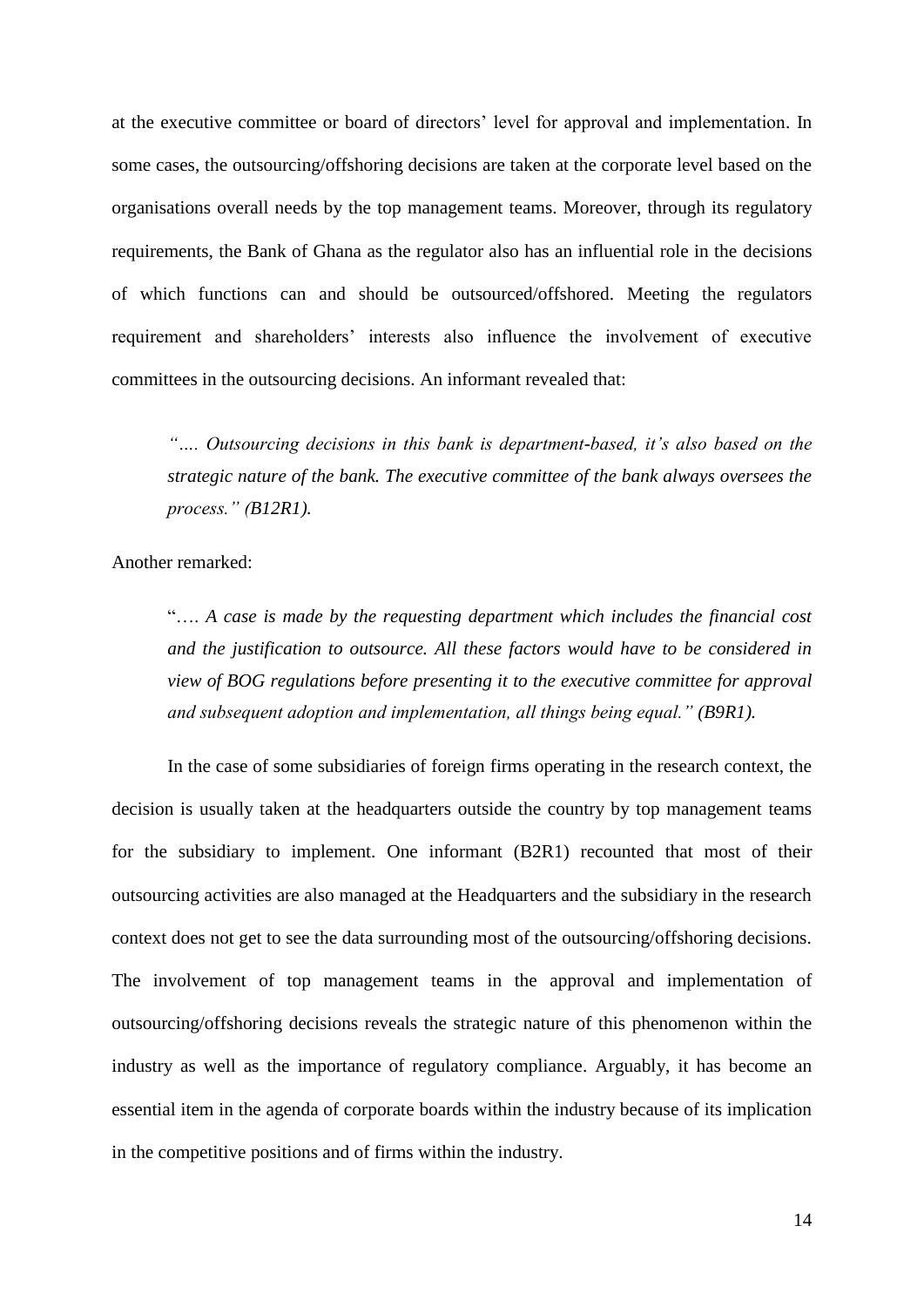**------------------------------ Insert Table 2 about here ------------------------------**

#### 4.1 *Nature of outsourcing/offshoring by banks*

Our study provides evidence that companies in the financial industry outsource/offshore predominantly non-core functions and technical activities. The most outsourced non-core activities include the human resource (HR) and marketing functions, printing services, transportation and catering services, security and bullion van services, branding, marketing, risk and auditing, and legal services. The most outsourced technical functional area is information technology (IT) which consists of E-banking and M-banking platforms, the software applications used for the day-to-day running of the bank. For instance, an informant elaborated:

"*"Most of the non-core banking activities of this bank are outsourced…the Human Resource Management functions are heavily outsourced, ... from recruitment through to induction and integration, most of these activities are provided by outside companies,.…our printing services, transport catering, transport, bullion van services and security, …and our entire IT functions are outsourced…".* (B8R1).

Another informant noted:

*"We seem to outsource the low-skilled jobs in this bank. Most of these services are provided by local businesses and as you know most of these businesses don't have the capacity to add value. In fact, we don't expect them to ..." (B19R2).* 

#### A third respondent further revealed that

*"…basically, we take out cash from bank of Ghana, and we send it to our branches… so even though we deal with cash, transporting to our locations is not our core business and should not be our focus… so what we did was to identify some CIT cash*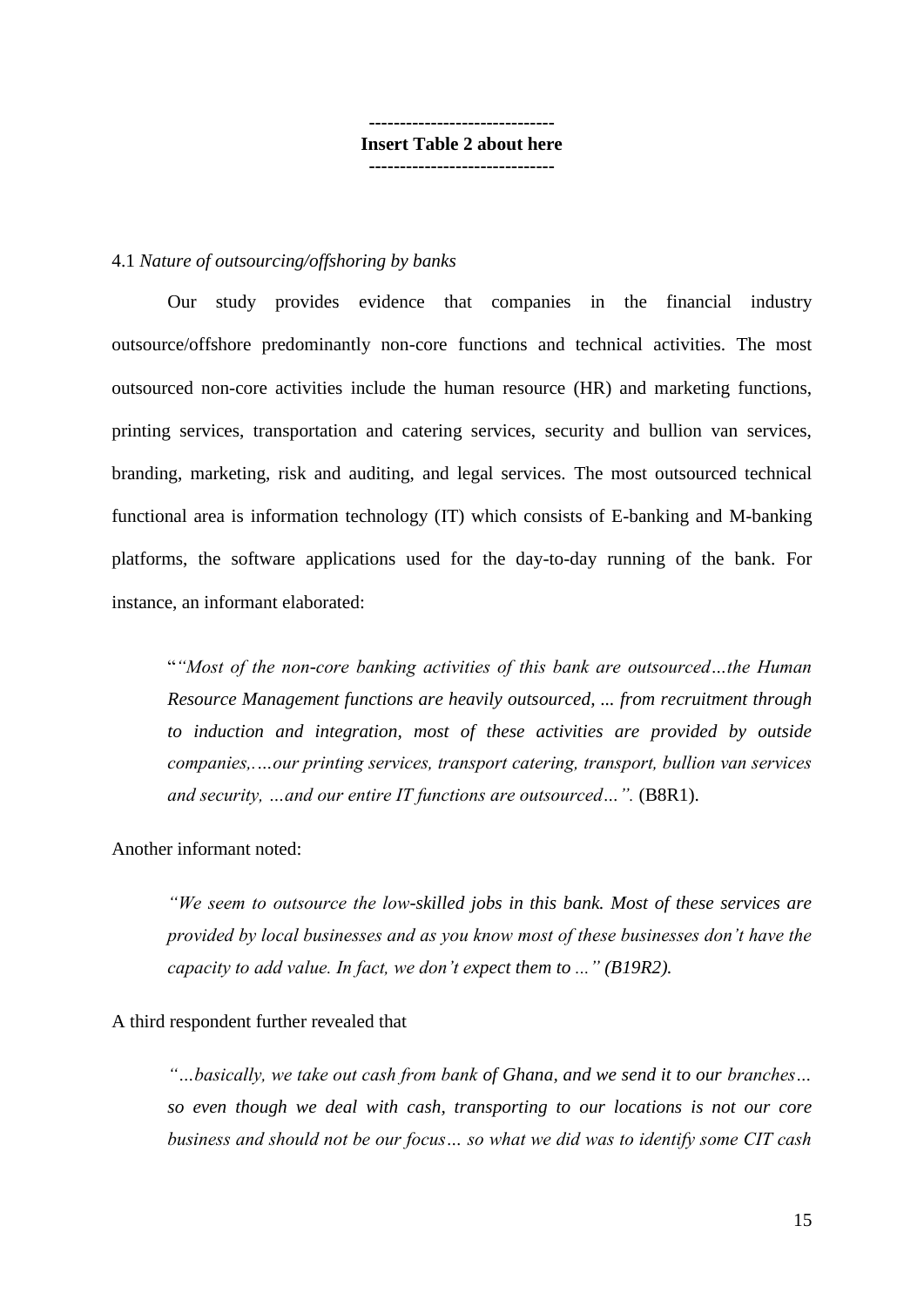*in transit companies specialised in transporting cash… they have their own police, their own bulletproof vehicles, and they send the cash to our branches". (B7R1).*

Most of the non-core and non-technical functions tend to be outsourced to domestic suppliers. Accordingly, factors such as low cost, proximity, risks elements tend to place an important role in the choice domestic suppliers in the outsourcing than foreign firms. Arguably, most of these companies prefer arm-length relationship that can effectively be managed and monitored in order to reduce the risk of losing trade secrets. Besides, these domestic suppliers understand the business context better and are able to promptly respond to the needs of the focal company at a lower cost which help minimise the risk of delays and loss of business. Notwithstanding the adoption of this domestication strategy of outsourcing, these financial institutions tend to rely on foreign companies with expertise when there is a problem that cannot be competently resolved by local firms. One informant for instance revealed that:

*"…first of all, we have a partnership with the Ghana Inter-Bank Payment and Settlement Systems (GHIPSS). We also have partnerships for our mobile banking platforms.…we have worked with Agate Mabot, Skones, and West Point Security services. These are all Ghanaian businesses…" (B14R2).*

Further emphasising the reasons for domestic outsourcing, another respondent remarked that:

*"…. Nearness of the service providers to the market is one reason for using domestic companies – this has recently become an important factor …We cannot have NCR, IBM who holds a key portion of our activities base in a different continent ... Most banks invite experts to come when there is a problem and these people charge very high fees for emergency calls." (B8R1).*

Notwithstanding, some technical activities are offshored to international suppliers outside the country. Particularly, most of the IT services are outsourced/offshored to overseas firms, usually well-known multinationals such as IBM, Microsoft, Infosys, etc. This happens when consistency in the quality of service delivery is a priority for the offshoring firm as foreign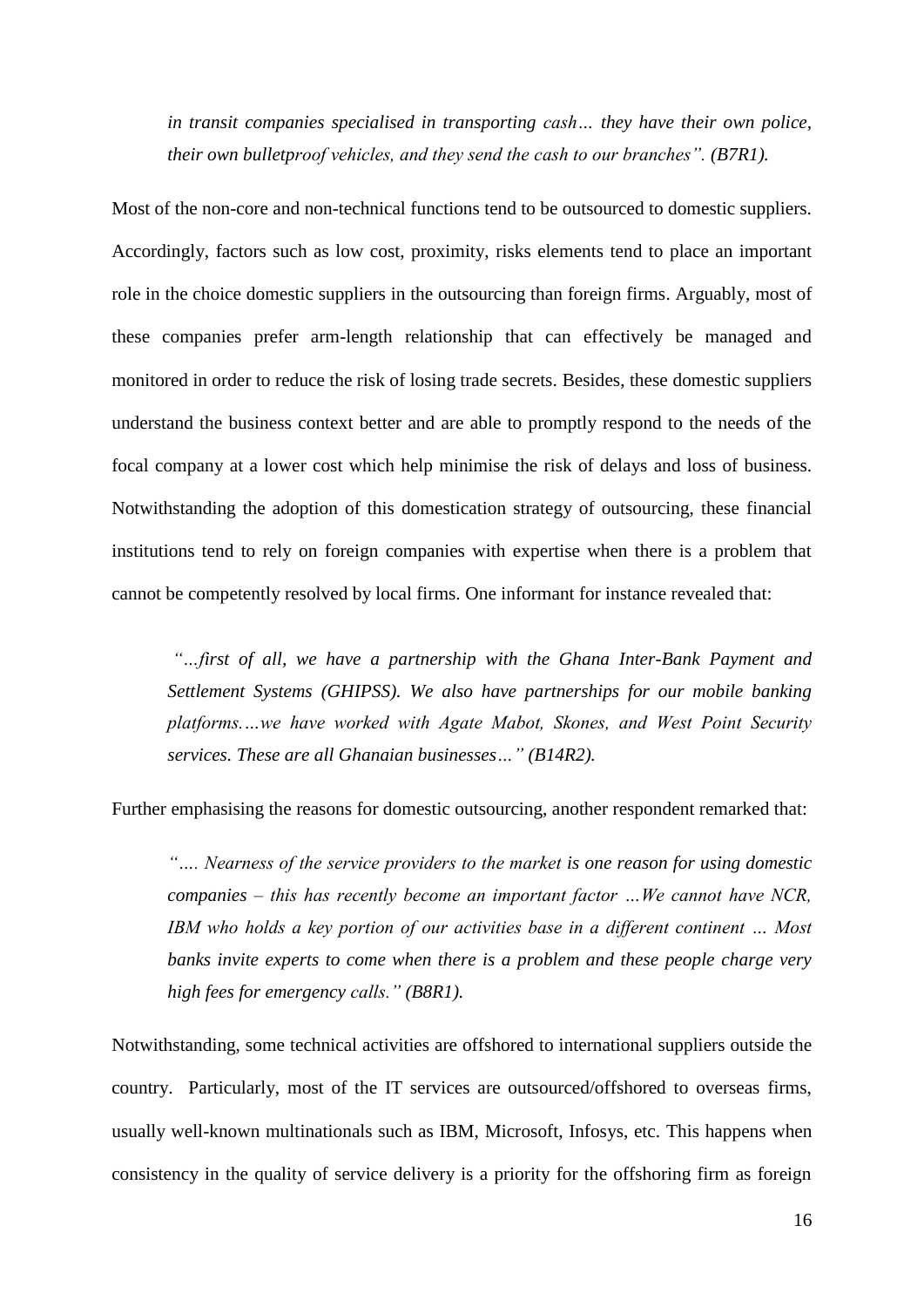firms are found to normally be consistent in the quality, cost and reliability of service delivery. For some functions, local suppliers are unable to provide them due to lack of knowledge and expertise, or due to global standardisation of certain financial services which are provided by few dominant players in the global financial industry. In such case, these financial institutions have no options than to follow the industry standard practice by engaging with multinational companies to provide those technical services. For instance, a manager remarked that:

*"…most of our cheque book printing is done in Cameroun and Senegal… they are all outsourced. Our IT is based in France and run by a French multinational. Visa Cards are produced in Italy Even the PIN codes for the cards are also produced in a different country." (B16R1)* 

On the issue of consistency in service delivery, one informant noted:

*"….as for Ghanaian outsourced service providers, when they come for the first time, they always give us an excellent service at a cost cheaper than we thought but as time goes on, either the quality of service declines or they begin to increase their prices… On most occasions, the overseas-based outsourcing providers are more consistent with their delivery and those are the activities that give us an edge in the industry." (B12R1).*

Furthermore, in support of the lack of competent providers for some services in the research context, another manager revealed that:

*"To be honest, we don't have many competent organisations in Ghana that provides quality services to the banking industry …The main challenge we have is that there is only one vendor or supplier managing all of the ATM machines ... So whether you choose to employ the services of NCR or Wanco, there is little you can do in terms of choice... There is no competition in this regard… under these circumstances, we cannot even benchmark because you either move to an unknown brand or end up remaining with the sole supplier…" (B1R2).*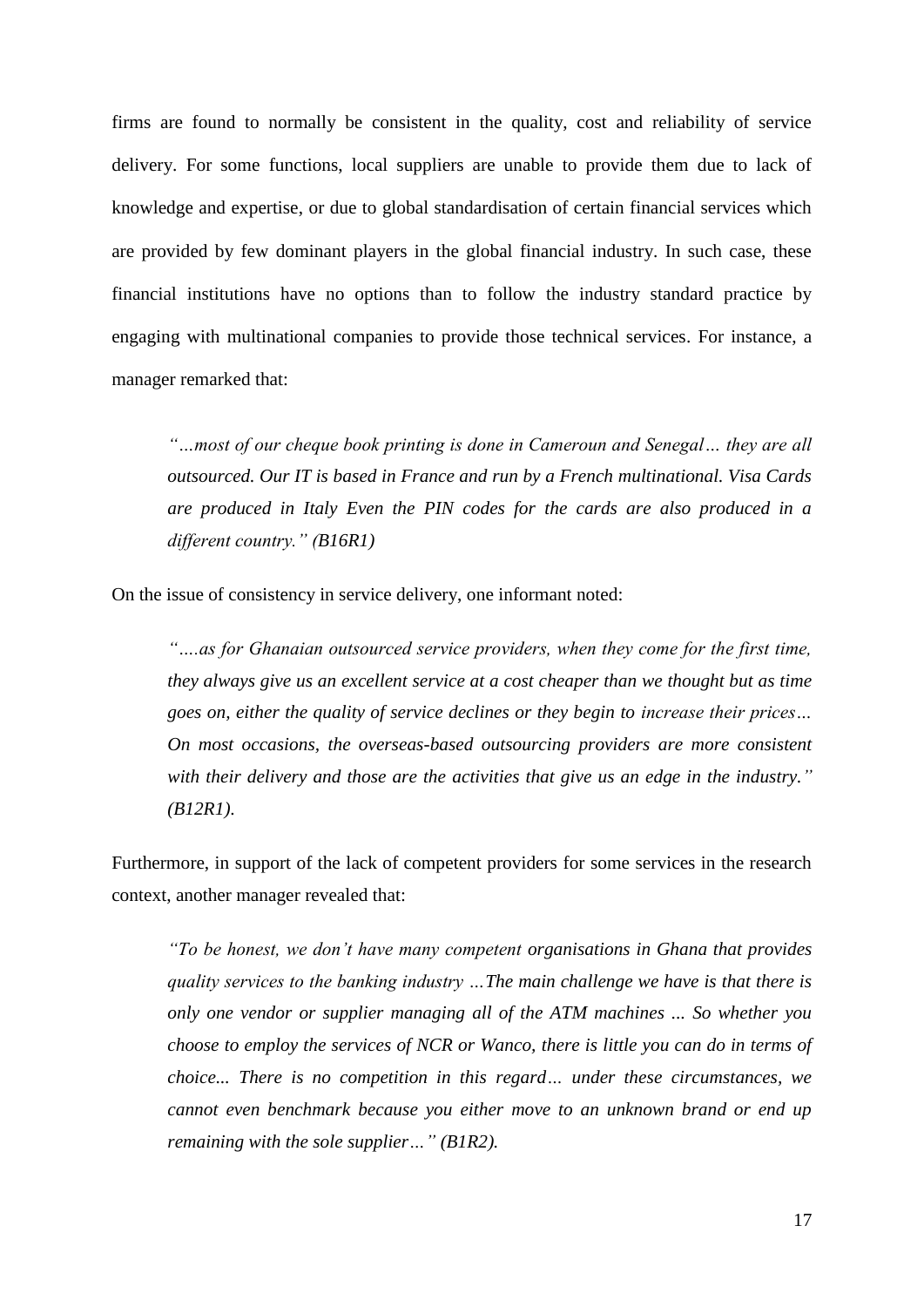Finally, another manager remarked that.

"…*We have partnerships with Visa and MasterCard… in the banking industry in Ghana, these partnerships are normal platforms that are alike in all banks. The banking software is quite similar and so you will find that most banks in Ghana use the same platforms provided by the same multinational company…" (B7R1).*

Overall, almost all financial institutions in Ghana increasingly outsource most of their noncore business activities to providers in Ghana, and the more technical or globally standardised services to foreign firms. This is in line with recent suggestions that companies are moving advanced, complex and non-routine tasks to offshore units (Zimmermann & Ravishankar, 2016). We further observed that the least outsourced activities relate to core banking such as treasury, auditing, monitoring and control, corporate banking, core business of credit administration, and processing, business development and relationship management. In addition to protecting their business, restrictions by the sector regulator (Bank of Ghana) also has an influence on the minimal outsourcing of these core activities. Although these core banking functions are heavily reliant on technology, banks are unable to outsource them to other outside organisations because of the regulator's rules and stringent risk management criteria set out in their banking licenses.

"…*We cannot outsource or have any outsourced staff in Treasury, auditing, clearing and trade services…these are the core business areas of the bank and BOG rules are very strict on these areas…" (B18R1).* 

#### *Another informant reported that*

*"…nowadays technology has an impact on Auditing Treasury, Monitoring and control, core business of credit administration, processing…these core functions of banking are heavily reliant on technology but we cannot give control of these to any outside organisation because of BOG rules…" (B12R1).*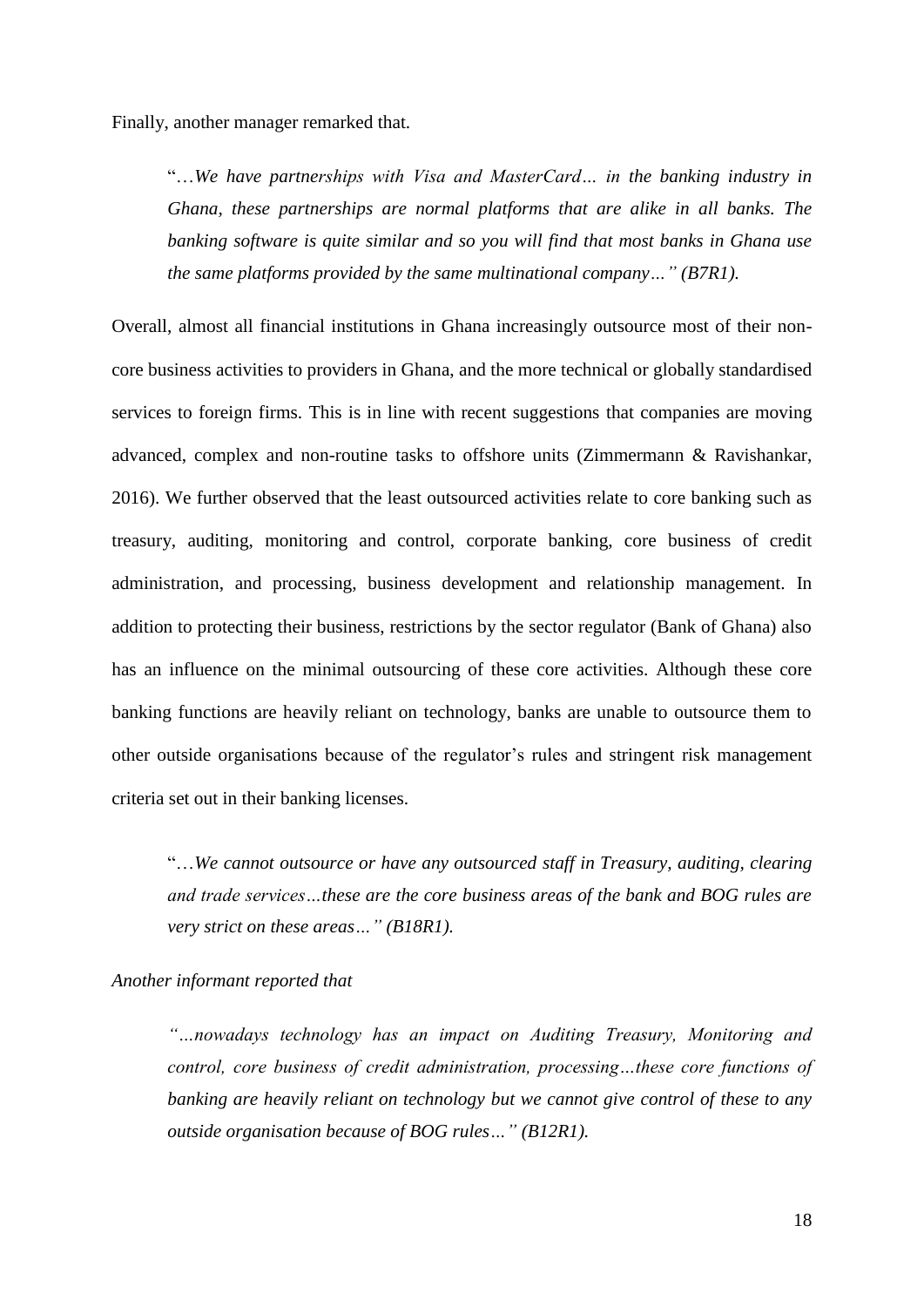In addition to the regulatory requirements restricting the outsourcing of functions such as auditing, treasury, and other operational functions, the issue of institutional memory is also considered as another critical reason for not outsourcing core activities. According to one of the respondents (B14R2) the organisations core competence and capabilities are based on accumulated experience of several years which the firm better positioned to perform than outsource. In some instances, there is no service provider that can meet our needs because they are so specialised to the bank.

#### 4.2 *Motivations for outsourcing/offshoring.*

A number of reasons for outsourcing/offshoring activities were uncovered ranging from the traditional issues such as cost reduction and profitability improvement, quality, market requirement, proximity to service providers and ease of implementation (Musteen, 2016). Other more strategic motivations for outsourcing activities include strategic flexibility, capacity, ethical issues, reputation and expertise of the service providers, as well as market requirement. In line with the transaction economics thinking (Williamson, 1975; Ang & Straub 1998), keeping cost under control in order to improve profitability serves as one key driver of outsourcing decisions particularly for the non-noncore activities. For many informants, cost-saving or reduction and profit improvement are important considerations in the outsourcing decisions of firms in the industry. Although, some scholars have suggested that some firms ignore cost implications and offshore services to countries with higher wages (Bunyaratavej et al., 2009), the use of outsourcing in this case as a tool for cost reduction is in line with other findings that firms tend to outsource/offshore less when transaction costs are high (Martinez-Noya et al., 2012). Moreover, outsourcing is considered as a strategic tool in saving precious time from basic and peripheral activities which then help reduce cost and improve productivity. As one manager noted: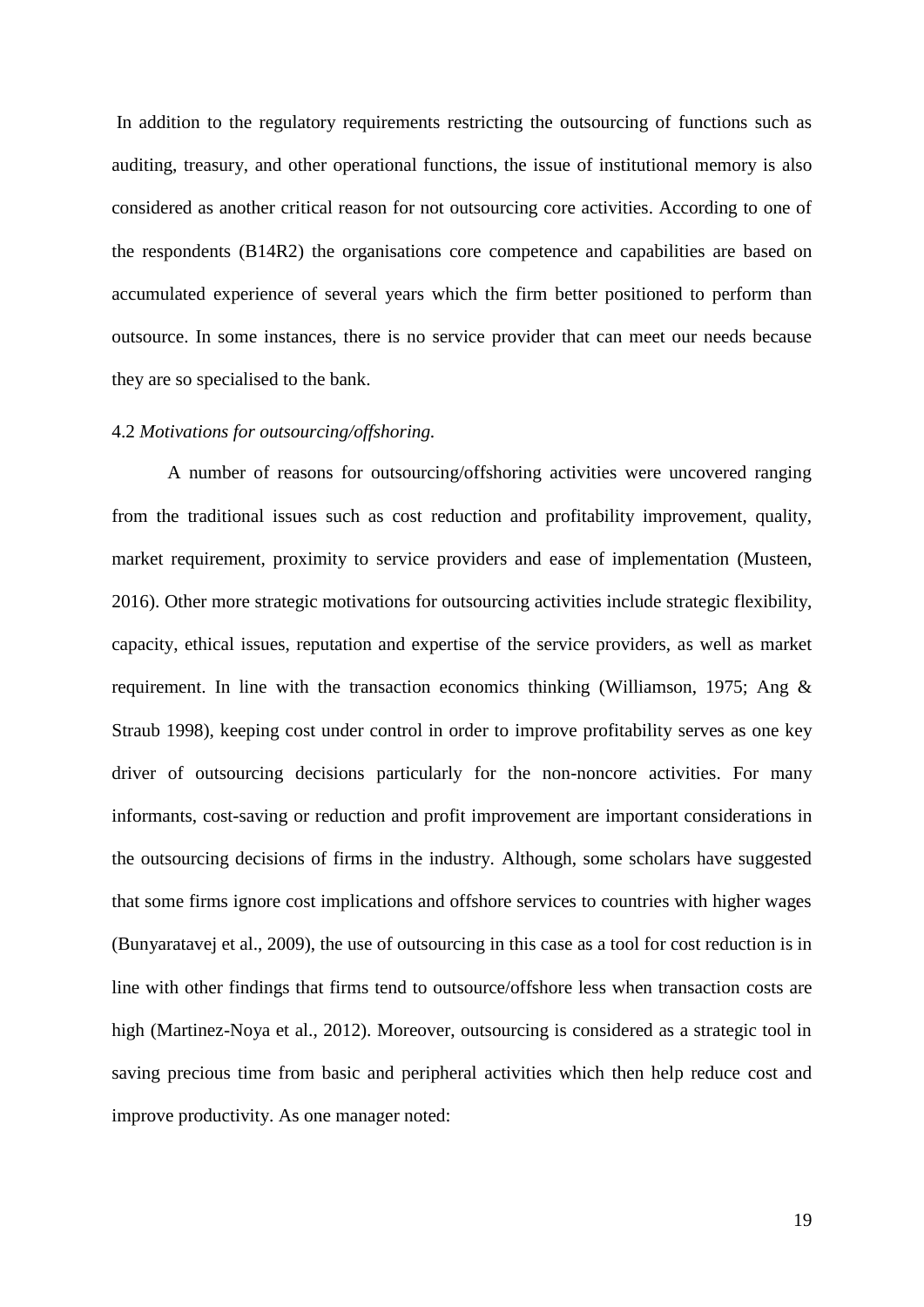*"…we always consider cost to be the most important factor… as I am speaking with you now, all our sales representatives are outsourced staff…the cost of training them, salary, medicals, pensions and family incentives is no longer the burden of the bank" (B8R1)*

Another informant concurred:

*"…In this bank, outsourcing is a way to reduce cost and improve productivity...the argument is that it is always easy to reduce cost by changing the way we do things and use outside service providers" (B10R1).*

In support of this point and time saving, one other informant further articulated that:

*"Cost-saving has been the most significant opportunity to this bank. Whilst we reduce cost as a result, we also save time and it also allows us to focus on the core business of banking" (B12R1).*

Another respondent also revealed:

*"… I wouldn't attribute all our success to outsourcing, but we have seen significant reduction in operation costs in areas such as HR, admin, Canteen, Tellers" (B18R1).*

For some of the informants, security ranks highly in all outsourcing decisions. The security and reputation of the banks, their customers and the industry are paramount in deciding whether to outsource and which provider to engage. The established wisdom in this respect is that security and reputation are essential in retaining existing customers as well as in attracting new customers. Accordingly, security particularly in the financial industry is always a concern and emphasised by the regulators as well as the customers. Moreover, technical activities such as technology that support the core activities are the areas security is scrutinised more in the outsourcing decision. Technology has become essential to great banking service and banks tend to outsource their e-banking platforms to a Robust Technology service provider ensure security of their services. Three different informants' informant noted: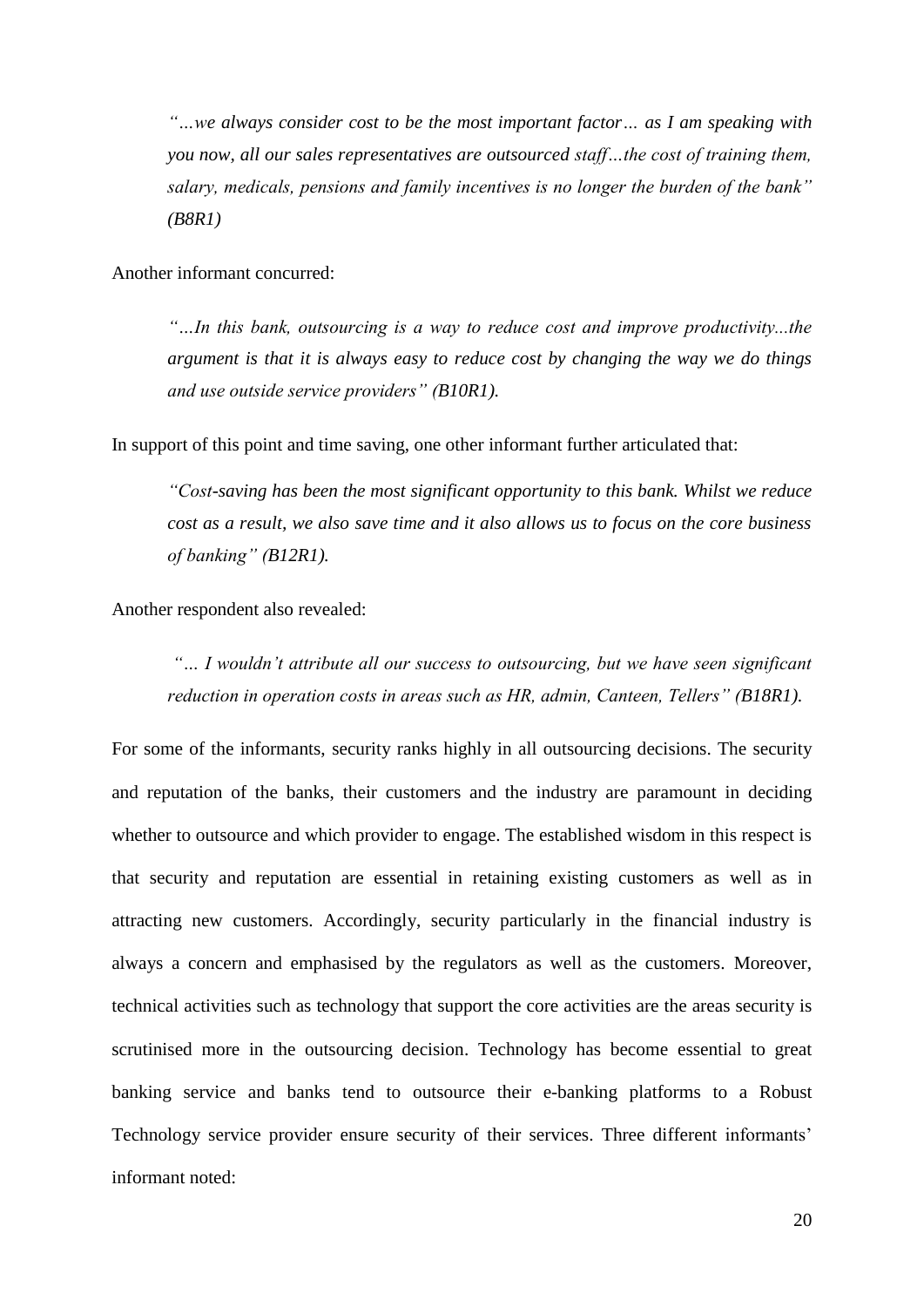*"…Security ranks first in all our outsourcing decisions. The security of the bank, our customers and the industry is paramount. Our reputation ranks very high when deciding which company to outsourced to." (B8R1).*

*"… Security in the industry is always a concern…because we place high emphasis on service delivery, we make sure that any service providers that we work with has an unscathed reputation in their own industry." (B12R1).*

*"…Security is critical to the regulators and also to our customers. So if we want to be in business, we should be able to combine these two main competing demands: the regulations, customer needs and safety along with our long-term profitability objectives…" (B9R1).*

Related to security is the role of regulatory requirements. Accordingly, regulatory requirements tend to attract further scrutiny in certain aspects of operations (Kshetri, 2007). Besides, certain outsourcing decisions or the background of service providers may be checked, sometimes by the National Security services. But in order to protect the interest of the group, and reduce the risks posed by extreme security checks, these banks outsource certain functions to be able to devote their full attention to the core business of banking. For instance, a manager revealed in his own words that if the bank cannot meet the strict regulatory requirements, it will outsource to a third-party company in order to ensure security of the bank, the customers and the industry.

Another important reason that emerged from the data is the importance of capturing and using valuable resources and capabilities that reside in other external organisations. These resources and capabilities range from human capital, marketing, customer services, innovation to technological capabilities that are better tapped from external organisations via outsourcing strategy (Zimmermann & Ravishankar, 2016). In some cases, the lack of enough capabilities or resource to meet specific business serve as the impetus for outsourcing decisions. Moreover, with technology becoming an essential part of banking, the speed of

21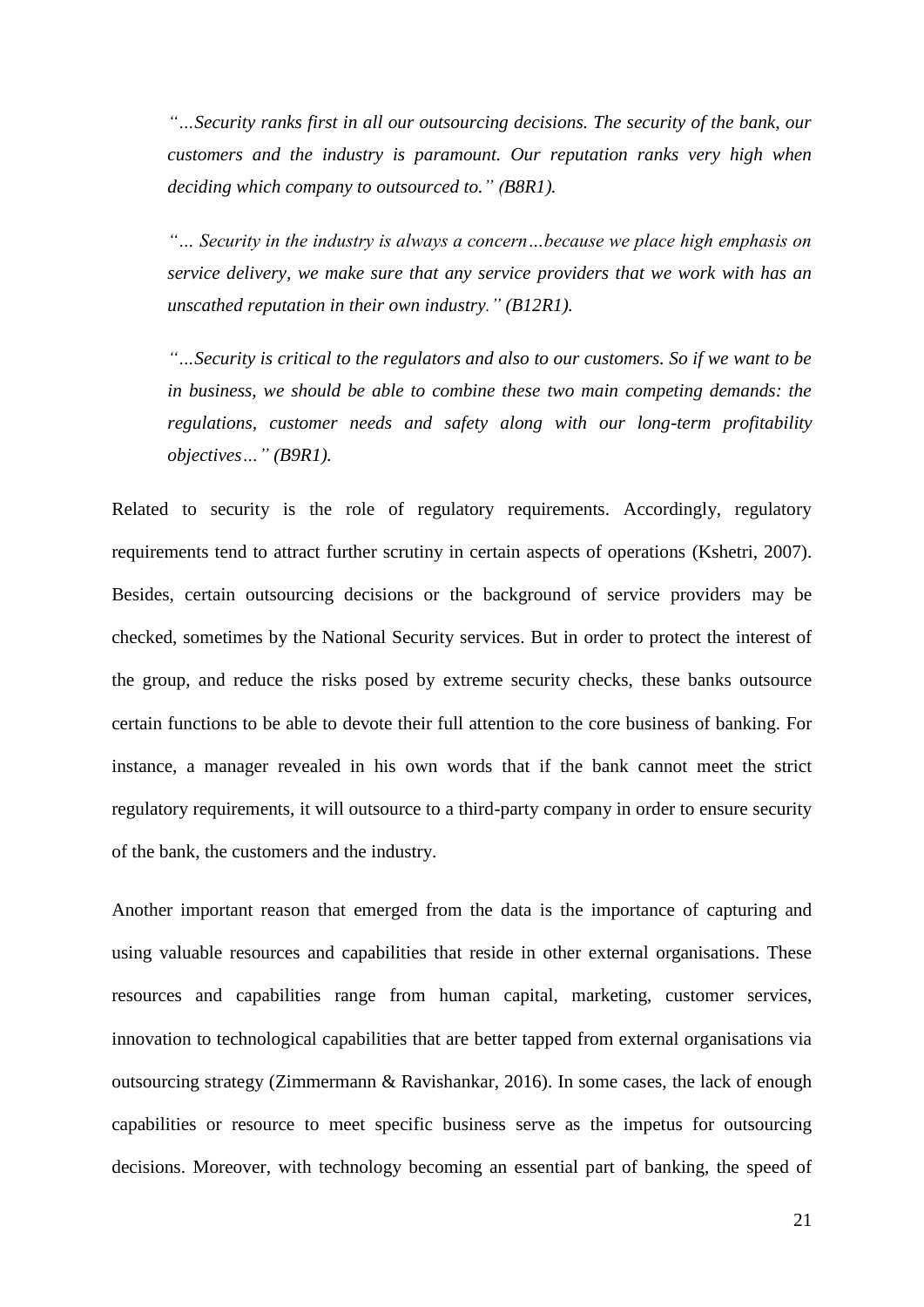technological change within the banking industry make it highly difficult for banks to develop timely and effective technology solutions to assist their core business. E-banking for instance has seen massive transformation because of technology.

As such, outsourcing technology services to quality providers have become a norm within the industry than an exception. For instance, a manager (SB1) emphasised that outsourcing has engendered both quick and effective technology transfer and the capabilities to develop banking tools which the bank could not hitherto develop in-house. Additionally, technology facilitates research, process analytics and speed of decision making for some banks. Such business process technology enhances banks research on customer background, companies, particular transactions, and in approving or rejecting project financing. Notwithstanding, local firms are unable to offer these quality resources or capabilities as compared to foreign firms especially in the area of information technology solutions that assist the core banking activities. Foreign companies are usually contracted to provide such services to help enhance the competitive position of the firms. An informant stated:

*"Banking without technology is a thing of the past. The spate of technological change means that we cannot develop them in-house but rather outsource these services. It is good for us" (B7R1)*

Another informant noted:

*"outsourcing has engendered both quick and effective technology transfer and the capabilities to develop banking tools which we could not hitherto develop in-house" (B10R1)*

Another mentioned that:

*"…IT service providers who are specialised in business process analytics have help us improve our research significantly and enabled us to develop high speed for decision making" (B3R2).*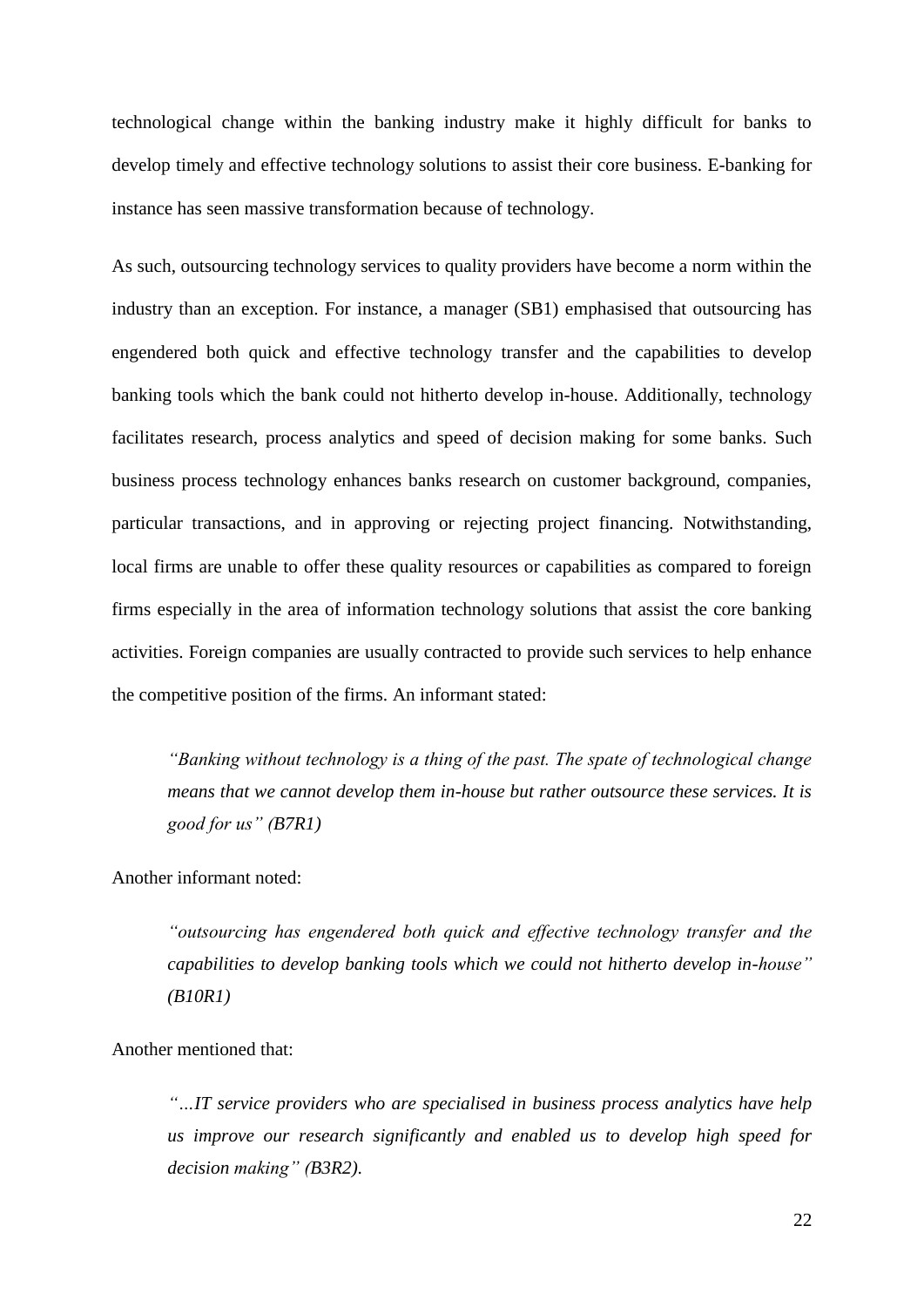Likewise, a manager stated:

*"Foreign firms bring cutting edge innovation and it is their contribution over the years that brought this bank to its current market position…" (B16R1).*

*"Currently we don't have the capabilities to run a large data warehouse and also our E-banking platforms are managed by an external service provider…" (B9R1).*

*"To be honest, we don't have many competent organizations in Ghana that provides quality services to the banking industry. There are few in Africa. When it comes to ATM, we have NCR and another company that provides ATM cash machines to Ghanaian banks..." (B1R3).*

Related to the above is the issue of organisational flexibility. Due to the intense competitive banking landscape and evolving nature of the industry, outsourcing is used as a tool to ensure that banks remain flexible enough to respond to the fast-changing market conditions, emerging industry dynamics, and other competitive events (Larsen, 2016; Musteen, 2016). It helps some firms develop unique innovative solutions that enhance their competitive positions in the industry. Moreover, the very competitive native of the industry suggests that banks can no longer afford to spend much time be dealing with non-core banking services which could easily be better performed by external providers. Outsourcing as a strategic tool frees up time and space for banks to be more agile in dealing with change and also focusing on the core activities. Two Informants revealed:

*"Competition itself puts pressure on outsourcing decision because as you know industry pressures has been influencing us a lot in the past regarding outsourcing decisions. There seems to be a wide industry expectations and standards and that seems to drive most banks to pursue outsourcing, not just as a fanciful business strategy but a means of survival and continuity…*" *(B12R1).*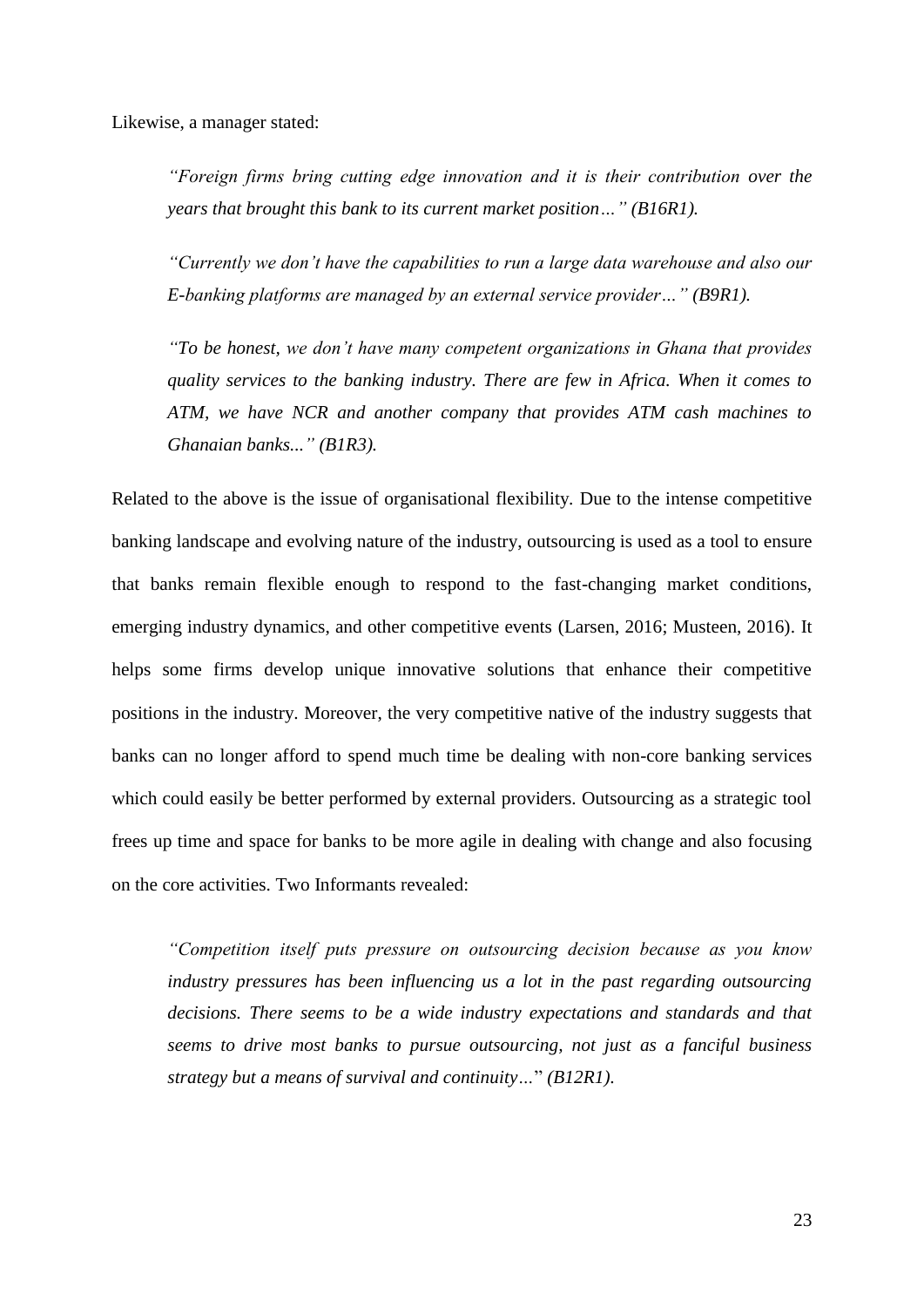*"…Since we started outsourcing some of our services, we have witnessed an increased speed in product marketing and we have been able to spend more time dealing with our customers in a much better way…"*

Interestingly, ethical issues also influence the outsourcing/offshoring decisions within this industry. These include the governance mechanism of the outsourced service providers, their reputational and potential to damage the bank and its customers. According to one respondent, the bank approaches all outsourcing decisions with a conscience and considers the ethical aspect of such outsourcing decision significantly.

#### 4.3 *Measuring impact of outsourcing/offshoring*

Our fieldwork further indicates that banks employ a wide array of performance metrics in assessing the impact of outsourcing/offshoring activities to the. These include quality and speed of service delivery, enhanced customer experience, better procedures, transformation and innovation, reduced operations cost, time savings, reduces work, profitability, access to modern systems for credit analysis, and knowledge transfer (Lahiri, 2016). Most banks have witnessed significant reduction in operation costs and improvements in profitability due to outsourcing. A manager acknowledged that the outsourcing led to the transformation of ordinary projects into concepts that appeals to customers. Outsource often resulted in the emergence or development of better procedures and systems. Accordingly, the sharing of best practice with some of the outsourced service providers is excellent and improves the business significantly. One notable area of significant and consistent improvement due to outsourcing is the e-banking systems and platforms. The statements made by one informant succinctly capture the variety of financial and nonfinancial metrics used in assessing the positive impact of outsourcing/offshoring on banks performance.

*…We have seen huge and consistent improvements in our e-banking systems and platforms… We get very good customer feedback and it is pretty much because we*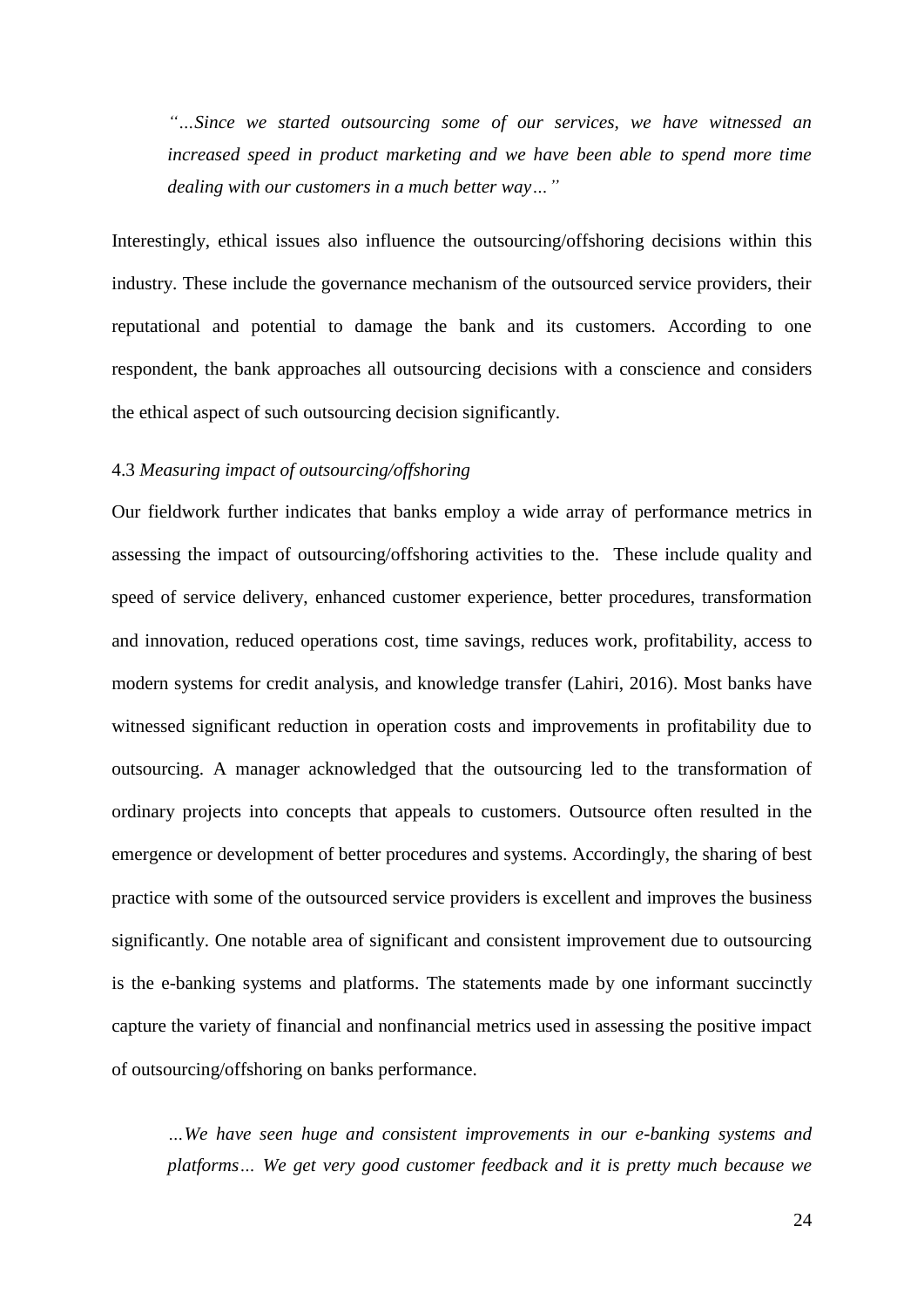*outsourced that function. We have seen improved profits as well as reduced costs…we have access to modern systems for credit analysis provided by an outsourced service provider. This saves us time. It also means that we don't give loans based on feelings but on quantitative measurements. In most cases the credit analysis software is right. This system makes us more competitive in the industry. It helps us to meet regulatory requirements, provide credit to the right businesses and appropriate sectors, reducing our non-performing assets, etc. …Currently, we are able to research and obtain accurate data in a timely manner and give instant decisions to our corporate and private clients. The speed and quality of service have significantly improved due to outsourcing... (B4R1).*

#### **Discussion and conclusion**

Outsourcing/offshoring has become an important strategic tool for many organisations in various industries with wide array of implications. The study sought to examine the nature, motivations and effects of outsourcing activities within the banking industry. Drawing on insights from banks operating in an emerging economy of Africa, Ghana, the data uncovered a number of significant issues. First, we uncovered that the dominant functional activities mostly outsourced in the banking industry can be categorised into non-core activities and technical activities. The non-core activities mostly outsourced include printing services, human resources, transportation and catering services, security and bullion van services, marketing, risk, and legal services. However, information technology (IT) consisting of Ebanking and M-banking platforms, as well as software applications emerged as the most outsourced technical functional area.

Secondly the main motivations for outsourcing the non-core activities include cost reduction, freeing up time and space to refocus on core banking activities, enhancing efficiency and meeting regulatory requirements. The data further evidenced that these noncore activities are predominantly outsourced to domestic firms. On the other hand, a number of reasons including the increasing adoption of technology in backing, the speed of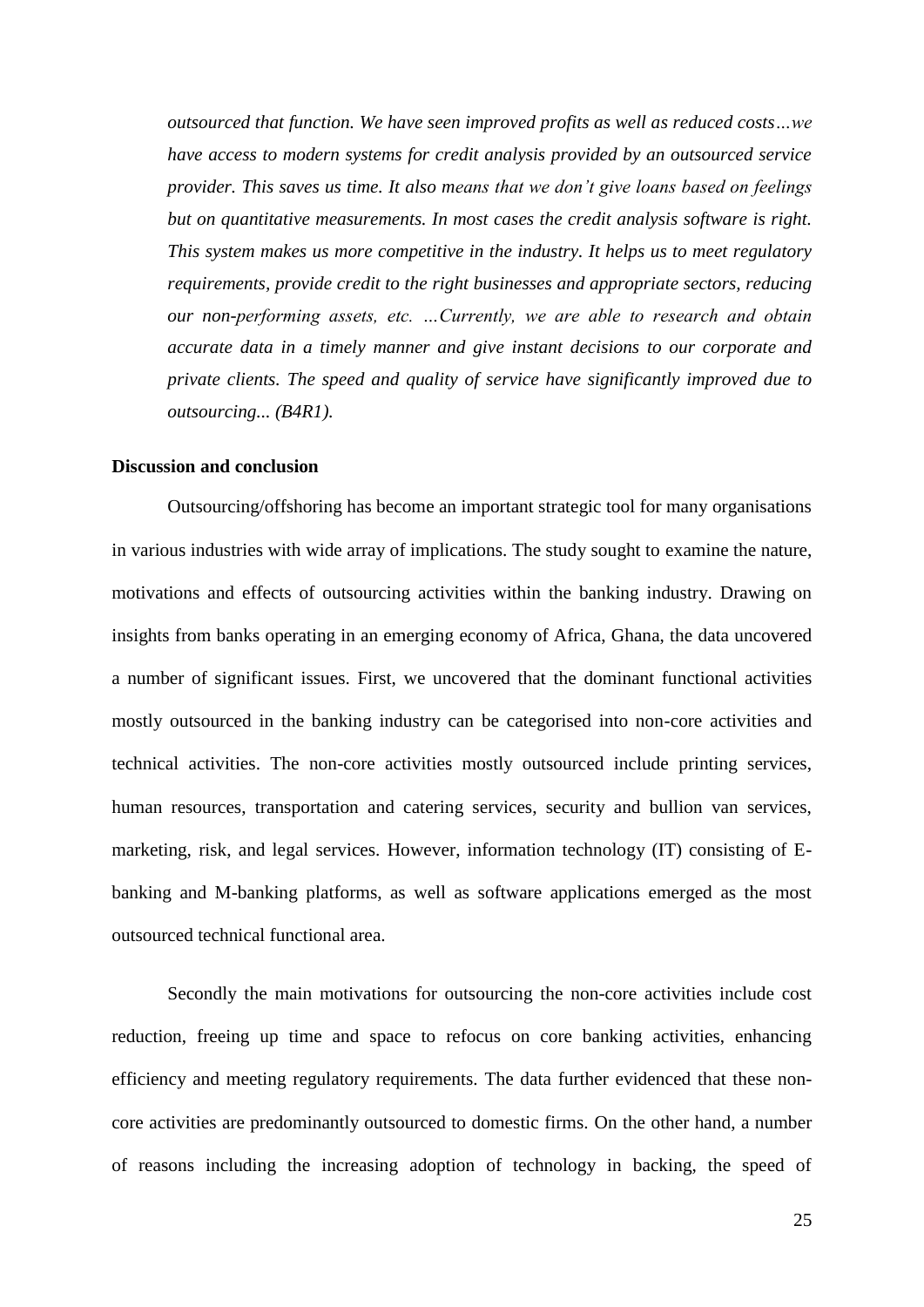technological change and the need of innovation, and the lack of these capabilities by banks stimulate the widespread outsourcing/offshoring of technical functions. Other equally relevant reasons for outsourcing technical activities include security, intense competition and the need to meet regulatory requirement. These technical activities are usually outsourced to multinational subsidiaries in the country or offshored to foreign firms because of their superior capabilities and quality than local firms. Finally, it emerged that ethical issues are beginning to play an important role in the outsourcing/offshoring decisions of banks.

Finally, the study uncovered that outsourcing of both non-core and technical activities immensely impact firms positively in a number of ways. This include cost reduction, time savings, improved profitability, speed of service delivery, knowledge transfer, enhanced customer experience, transformation and innovation among others. Taken together, these findings suggest that outsourcing is evolving within the banking industry and there are myriad of factors influencing and driving the phenomenon.

#### **Contributions to theory and practice**

Our study makes three main contributions to the existing literature. First, despite the increasing number of studies on the nature, motives and impact of outsourcing of outsourcing/offshoring (Musteen, 2016; Larsen, 2016 Contractor et al., 2010), they have yielded conflicting and at times inconclusive results (Lahiri, 2016). By exploring these issues, our work enriches our understanding of the nature, motives and impact of outsourcing activities. In doing so, we respond to calls for further research on these issues (Musteen, 2016; Hätönen & Eriksson 2009) to deepen our understanding of the subject.

Second, by adding institutional and ethical theoretical underpinnings to the traditional transaction economics and resource based theoretical views in exploring the phenomenon, this research extends the outsourcing/offshoring literature and builds bridges between these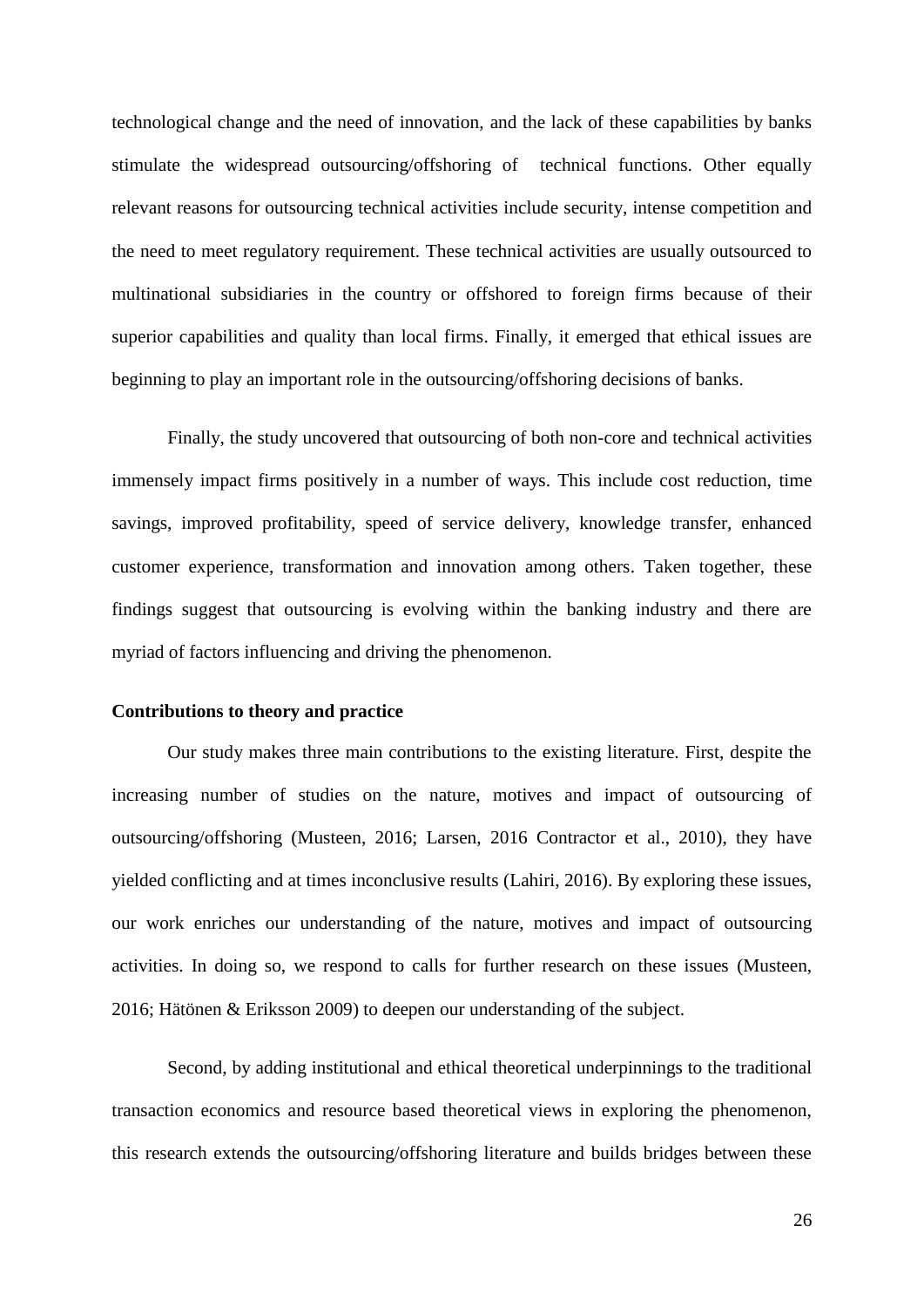theoretical perspectives. Additionally, the applicability and relevance of all these theoretical perspectives add value to the literature and provides a basis for scholars to further evolve and develop an even more integrative perspective in exploring outsourcing/offshoring issues.

Third, the identification that technical function such as information technology are the dominant outsourcing/offshoring activities among banks is unexpected and presents a contrary view to the transaction cost economies theoretical argument. The role of technology in outsourcing decisions has further strengthened the resource-based view in offshoring research. Furthermore, the emerging role of ethical issues and institutional variables such as regulations in outsourcing/offshoring decisions are novel as existing scholarship has so far failed to capture ethical and institutional aspects of outsourcing.

Besides, the theoretical implications, our findings suggest a number of important implications for practice and policy makers. First, our findings highlight the need for banking institutions to be aware of the increasing importance and role of informational technology in their competitive landscape. Technology can enhance security, innovation, customer experience and quality of service among many. There is therefore the need for banking institutions to embrace technology solutions that will complement their core banking activities. Second, security and regulatory issues are very important for firms to consider in outsourcing decisions.

#### **Limitations and directions for future research**

Although the study has provided insights on outsourcing/offshoring, it suffers some limitations. First, the data in this study is qualitative. This coupled with the nature of the sample limits the generalisability of the findings. Future studies could adopt quantitative approach across different industries with a larger sample size to further explore and enrich our understanding of this issue. Moreover, this study has examined outsourcing/offshoring

27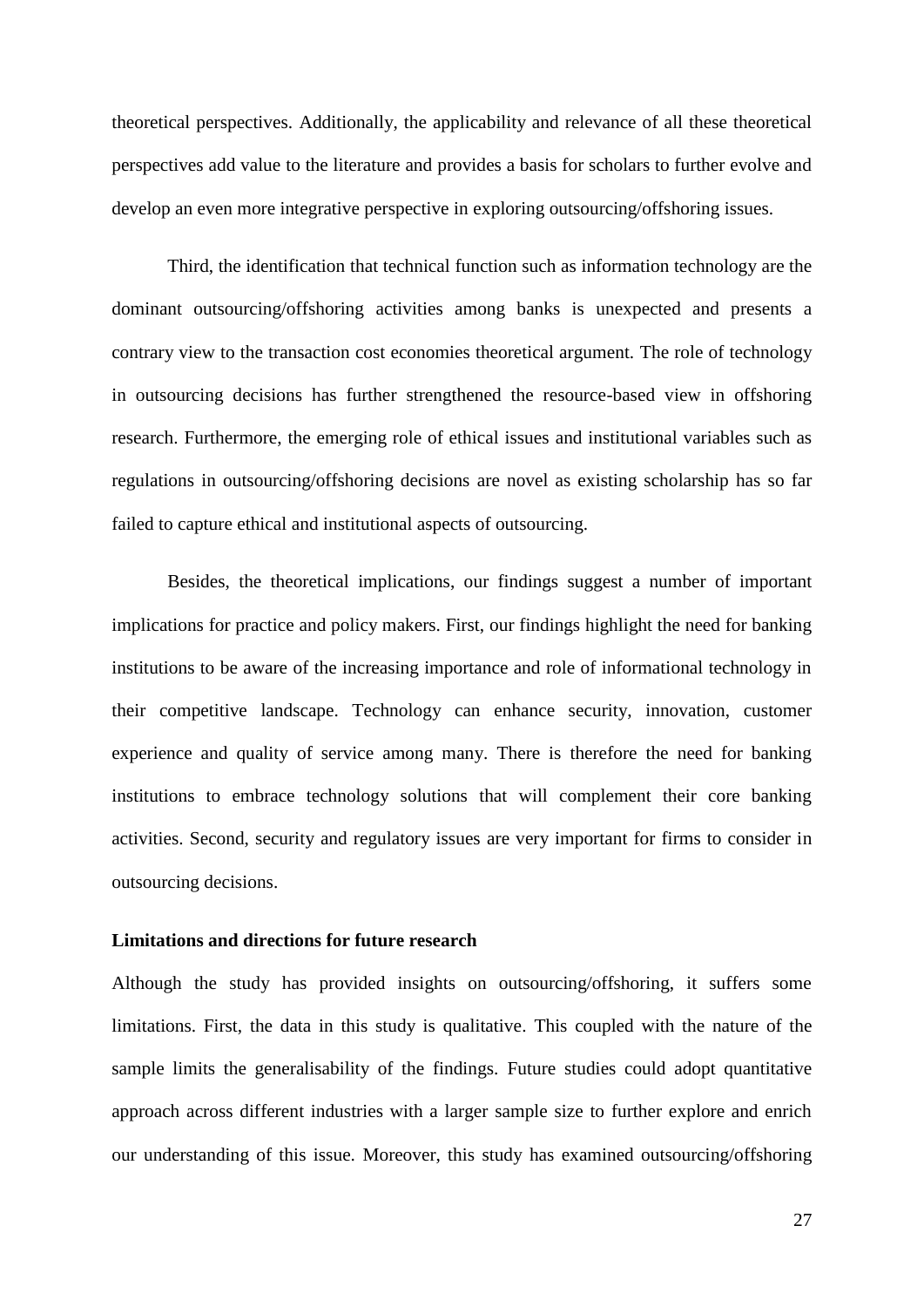from the perspective of the outsourcing banks' top management teams. To deepen our knowledge of the topic, it may be necessary for future studies to explore the phenomenon from provider/supplier companies' perspectives. Finally, the data was obtained from a single emerging sub-Sahara African country (Ghana). Differences in the business environments of countries, may mean different outsourcing/offshoring practices and drivers, therefore limiting the generalisability of the findings in this study. Data of future studies could be obtained from different emerging countries to enhance the generalizability of findings. Finally, the study could be replicated in other industries and or countries and the findings compared with the findings in this study. Moreover, the findings suggest that ethical and institutional aspects to outsourcing/offshoring are fertile grounds for future research.

#### **References**

- Ang, S., & Straub, D.W. (1998). Production and transaction economies and IS outsourcing: a study of the US banking industry*. MIS quarterly*, 22(4), 535-552.
- Bertrand, O. (2011). What goes around, comes around: Effects of offshore outsourcing on the export performance of firms. *Journal of International Business Studies*, 42(2), 334- 344.
- Birkinshaw, J., Brannen, M.Y., & Tung, R.L. (2011). Introduction to the special issue: from a distance and generalizable to up-close and grounded: reclaiming a place for qualitative methods in international business research. *Journal of International Business Studies*, 42 (5), 573–581.
- Boehe, D. M. (2010). Captive offshoring of new product development in Brazil. *Management International Review*, 50(6), 747-773.
- Bunyaratavej, K., Doh, J., Hahn, E.D., Lewin, A.Y., & Massini, S. (2010) Conceptual issues in services Offshoring research: A Multidisciplinary review. *Group & Organization Management,* 36(1), 70–102.
- Clampit, J., Kedia, B., Fabian, F., & Gaffney, N. (2015). Offshoring satisfaction: The role of partnership credibility and cultural complementarity. *Journal of World Business,* 50(1), 79-93.

Coase, R.H. (1937). The nature of the firm. *Economica,* 4(16), 386-405.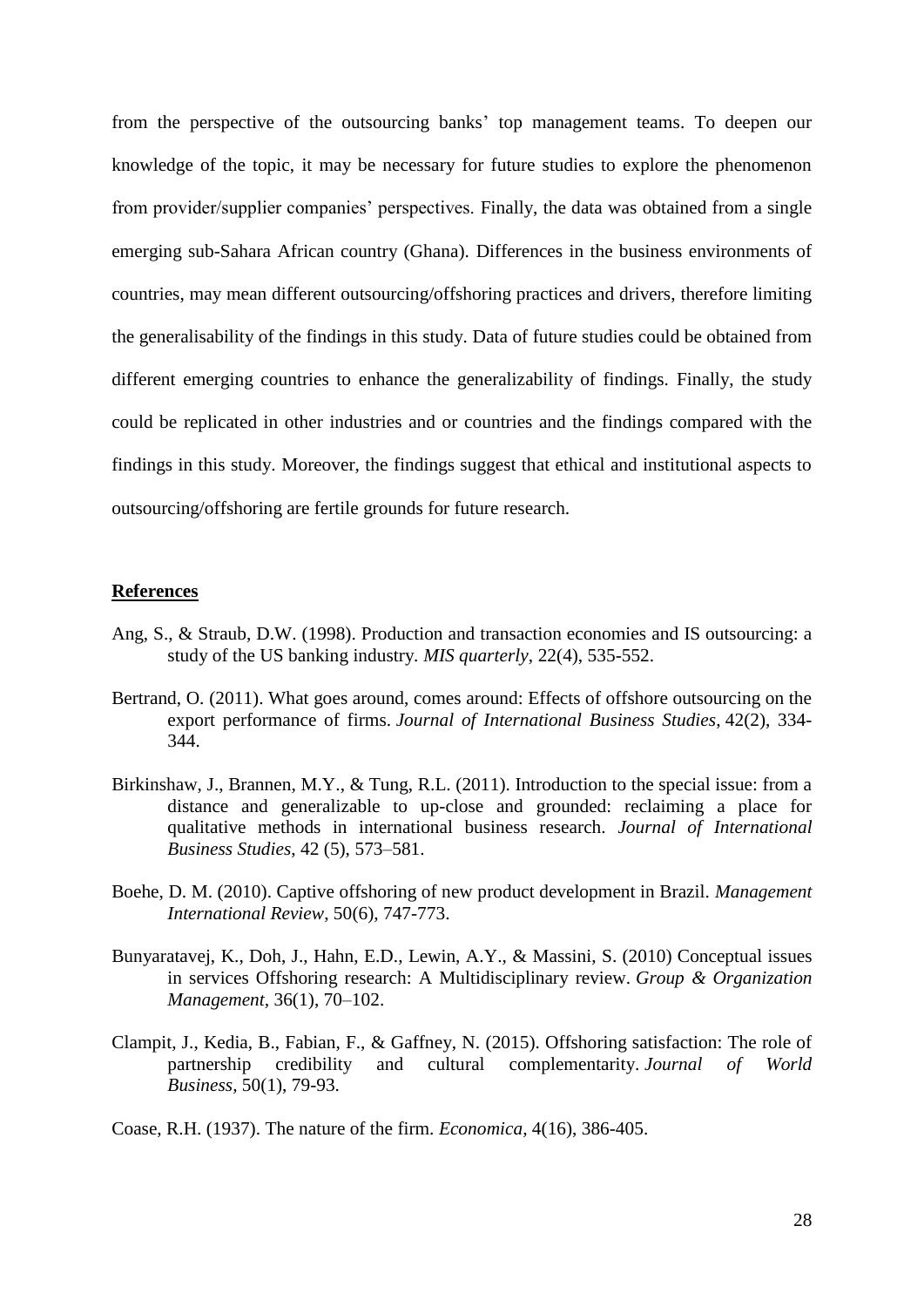- Contractor, F.J., Kumar, V., Kundu, S.K., & Pedersen, T. (2010). Reconceptualizing the firm in a world of outsourcing and offshoring: The organizational and geographical relocation of high‐value company functions. *Journal of Management Studies,* 47(8), 1417-1433.
- Das, T.K., & Teng, B.S. (2001). A risk perception model of alliance structuring. *Journal of International Management,* 7(1), 1-29.
- Di Gregorio, D., Musteen, M., & Thomas, D.E. (2009). Offshore outsourcing as a source of international competitiveness for SMEs. *Journal of International Business Studies*, 40(6), 969-988.
- Doh, J.P. (2005). Offshore outsourcing: Implications for international business and strategic management theory and practice. *Journal of Management Studies,* 42(3), 695-704.
- Gerbl, M., McIvor, R., Loane, S., & Humphreys, P. (2014). A multi-theory approach to understanding the business process outsourcing decision. *Journal of World Business,* 50, 505–518.
- Gioia, D.A., & Thomas, J.B. (1996). Identity, image, and issue interpretation: sense-making during strategic change in academia. *Adm. Sci. Q*., 41, 370–403.
- Ghana Investment Promotion Centre. (2016). Investing in Ghana's financial service sector. [http://gipcghana.com/about/leadership/gipc-ceo/19-investment-projects/financial](http://gipcghana.com/about/leadership/gipc-ceo/19-investment-projects/financial-services/296-investing-in-ghana-s-financial-service-sector.html)[services/296-investing-in-ghana-s-financial-service-sector.html](http://gipcghana.com/about/leadership/gipc-ceo/19-investment-projects/financial-services/296-investing-in-ghana-s-financial-service-sector.html) (accessed 14 .01. 17).
- Görg, H., & Hanley, A. (2005). Labour demand effects of international outsourcing: Evidence from plant-level data. *International Review of Economics & Finance*, 14(3), 365-376.
- Gray, J.V., Skowronski, K., Esenduran, G., & Rungtusanatham, M. (2013). The reshoring phenomenon: what supply chain academics ought to know and should do. *Journal of Supply Chain Management*, 49(2), 27-33.
- Grimpe, C., & Kaiser, U. (2010). Balancing internal and external knowledge acquisition: the gains and pains from R&D outsourcing. *Journal of management studies,* 47(8), 1483- 1509.
- Hambrick, D.C. (2007). Upper echelons theory: An update. *Academy of management review,* 32(2), 334-343.
- Hätönen, J., & Eriksson, T. (2009). 30+ years of research and practice of outsourcing exploring the past and anticipating the future. *Journal of International Management*, 15(2), 142–155.
- Isabella, L. A. (1990). Evolving interpretations as a change unfolds: how managers interpret key organisational events. *Academy Management Journal,* 33(1), 7–41.
- Jahns, C., Hartmann, E., & Bals, L. (2006). Offshoring: Dimensions and diffusion of a new business concept. *Journal of Purchasing and Supply Management*, 12(4), 218-231.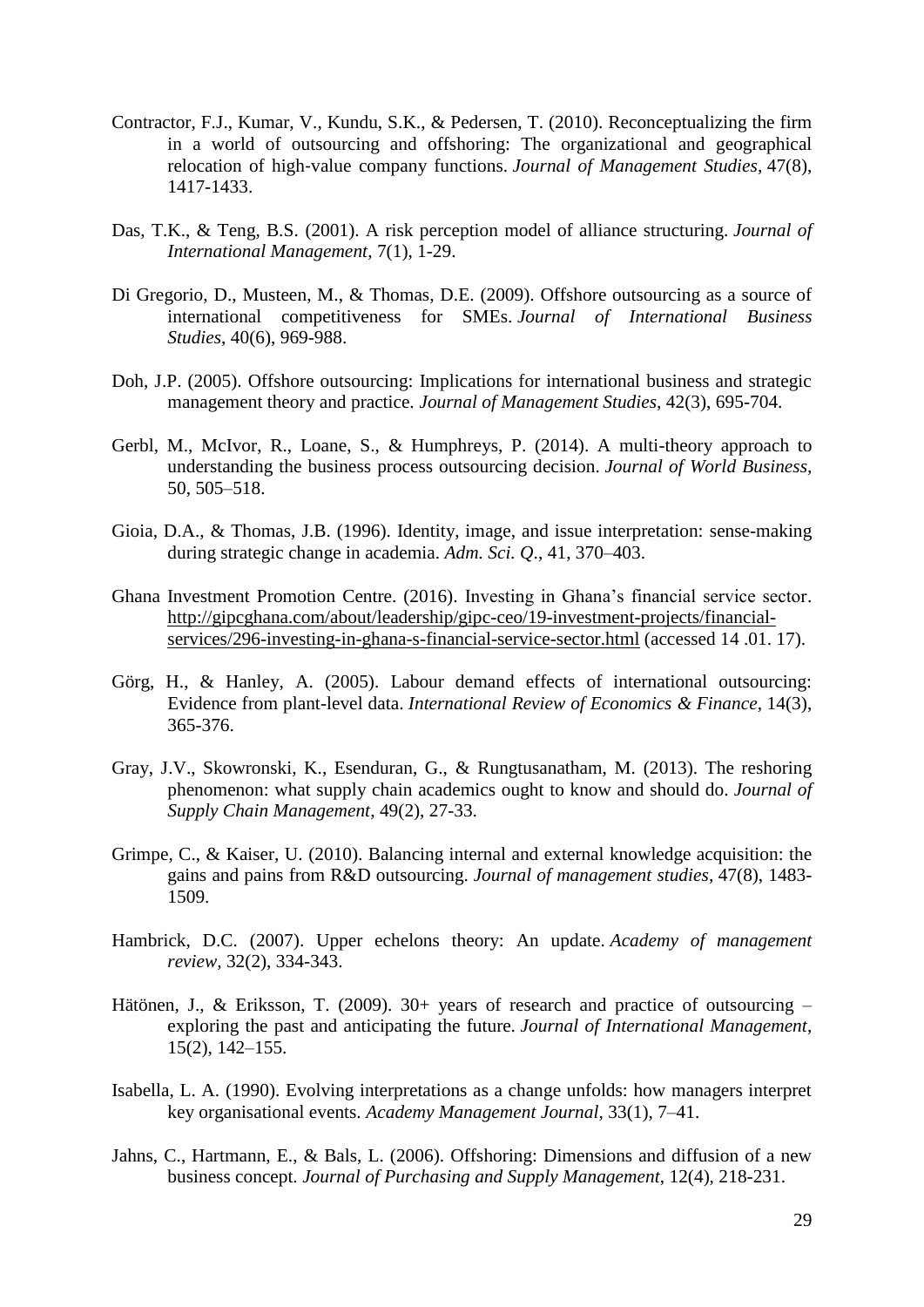- Javalgi, R.R.G., Dixit, A., & Scherer, R.F. (2009). Outsourcing to emerging markets: Theoretical perspectives and policy implications. *Journal of International Management,* 15(2), 156-168.
- Jensen, P.D.Ø. (2009). A learning perspective on the offshoring of advanced services. *Journal of international Management,* 15(2), 181-193.
- Jensen, P.D.Ø. (2012). A passage to India: A dual case study of activities, processes and resources in offshore outsourcing of advanced services. *Journal of World Business,* 47(2), 311-326.
- Jensen, P.D.Ø., & Petersen, B. (2013). Global sourcing of services: risk, process, and collaborative architecture. *Global Strategy Journal,* 3(1), 67-87.
- Kedia, B.L., & Lahiri, S. (2007). International outsourcing of services: A partnership model. *Journal of International Management,* 13(1), 22-37.
- Kinkel, S., & Maloca, S. (2009). Drivers and antecedents of manufacturing offshoring and backshoring—A German perspective. *Journal of Purchasing and Supply Management*, 15(3), 154-165.
- Kroes, J.R., & Ghosh, S. (2010). Outsourcing congruence with competitive priorities: Impact on supply chain and firm performance. *Journal of operations management,* 28(2), 124-143.
- Kshetri, N. (2007). Institutional factors affecting offshore business process and information technology outsourcing. *Journal of International Management,* 13(1), 38-56.
- Lahiri, S. (2016). Does Outsourcing really improve firm performance? Empirical evidence and research agenda. *International Journal of Management Reviews*, 18(4), 464–497.
- Lampel, J., & Bhalla, A. (2011). Living with offshoring: The impact of offshoring on the evolution of organisational configurations. *Journal of World Business,* 46(3), 346– 358.
- Larsen, M.M. (2016). Failing to estimate the costs of offshoring: A study on process performance. *International Business Review*, 25(1), 307-318.
- Larsen, M.M., Manning, S., & Pedersen, T. (2013). Uncovering the hidden costs of offshoring: The interplay of complexity, organizational design, and experience. *Strategic Management Journal,* 34(5), 533-552.
- Leiblein, M.J., & Miller, D.J. (2003). An empirical examination of transaction-and firm-level influences on the vertical boundaries of the firm. *Strategic Management Journal*, 24(9), 839-859.
- Li, J., & Tang, Y.I. (2010). CEO hubris and firm risk taking in China: The moderating role of managerial discretion. *Academy of Management Journal*, 53(1), 45-68.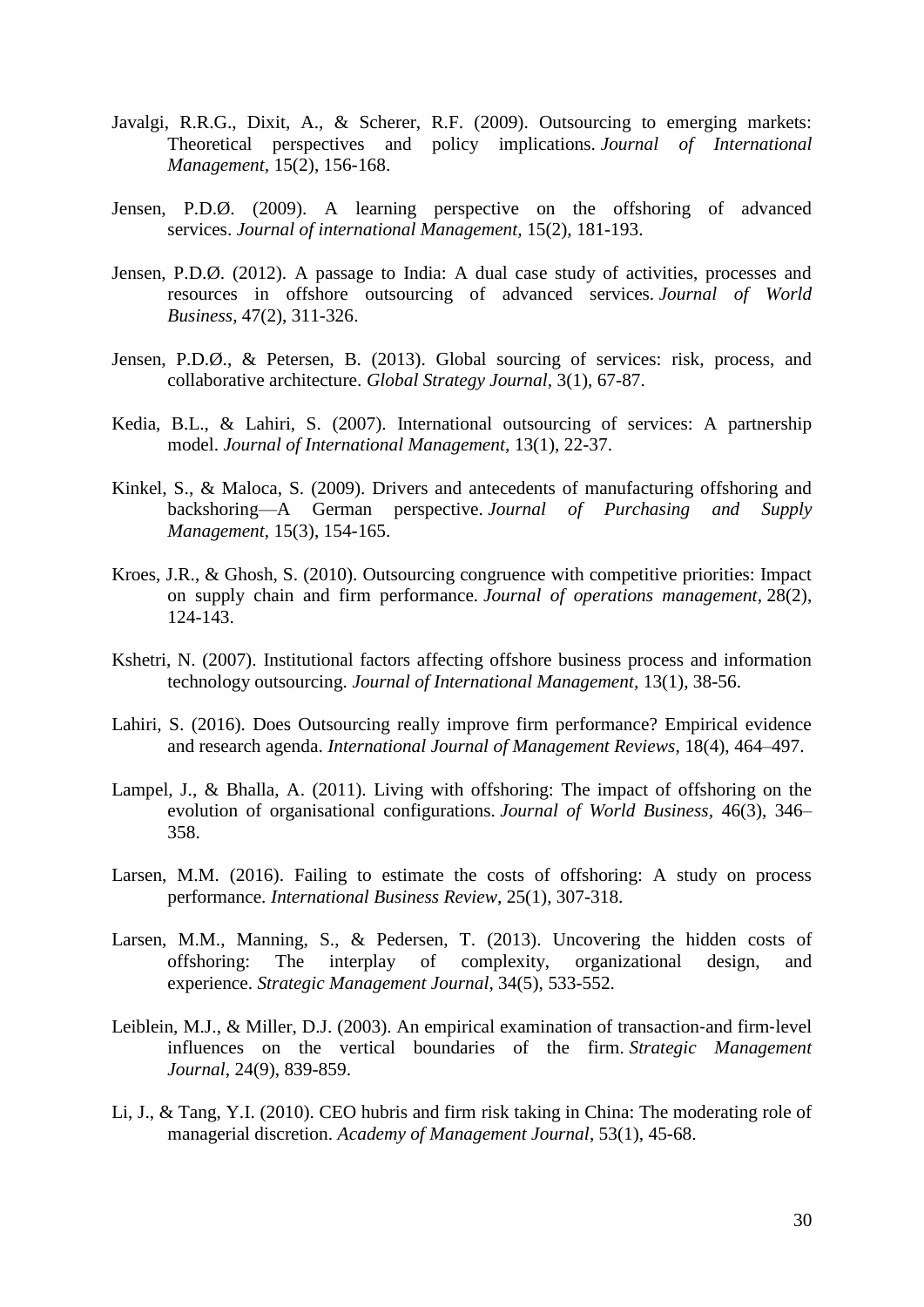- Li, Y., Liu, Y., Li, M., & Wu, H. (2008). Transformational offshore outsourcing: empirical evidence from alliances in China. *Journal of Operations Management,* 26(2), 257- 274.
- Linder, J.C. (2004). Transformational outsourcing. *MIT Sloan management review,* 45(2), 52- 58.
- Manning, S. (2014). Mitigate, tolerate or relocate? Offshoring challenges, strategic imperatives and resource constraints. *Journal of World Business,* 49(4), 522–535.
- Manning, S., Larsen, M.M., & Bharati, P. (2015). Global delivery models: The role of talent, speed and time zones in the global outsourcing industry. Journal of International Business Studies 46(7), 850-877.
- Martinez-Noya, A., Garcia-Canal, E., & Guillen, M. F. (2012). International R&D service outsourcing by technology-intensive firms: whether and where?. *Journal of International Management*, 18(1), 18-37.
- Maskell, P., Pedersen, T., Petersen, B., & Dick‐Nielsen, J. (2007). Learning paths to offshore outsourcing: from cost reduction to knowledge seeking. *Industry and Innovation,* 14(3), 239-257.
- Miles, M.B., & Huberman, A.M. (1994). *Qualitative Data Analysis: An Expanded Sourcebook*. Second ed. Sage, Thousand Oak, CA.
- Mudambi, R., & Venzin, M. (2010). The strategic nexus of Offshoring and Outsourcing decisions. *Journal of Management Studies*, 47(8), 1510–1533.
- Mukherjee, D., Gaur, A.S., & Datta, A. (2013). Creating value through offshore outsourcing: An integrative framework. *Journal of International Management,* 19(4), 377-389.
- Musteen, M. (2016). Behavioural factors in offshoring decisions: A qualitative analysis. *Journal of Business Research,* 69(9), 3439–3446.
- Musteen, M., & Ahsan, M. (2013). Beyond cost: the role of intellectual capital in offshoring and innovation in young firms. *Entrepreneurship Theory and Practice,* 37(2), 421- 434.
- Musteen, M., Datta, D. K., & Butts, M. M. (2014). Do international networks and foreign market knowledge facilitate SME internationalization? Evidence from the Czech Republic. *Entrepreneurship Theory and Practice,* 38(4), 749-774.
- Nieto, M.J., & Rodríguez, A. (2011). Offshoring of R&D: Looking abroad to improve innovation performance. *Journal of International Business Studies,* 42(3), 345-361.
- Paju, T. (2007). Conceptual model of R&D offshore outsourcing. *Journal of Global Business and Technology,* 3(1), 49-61.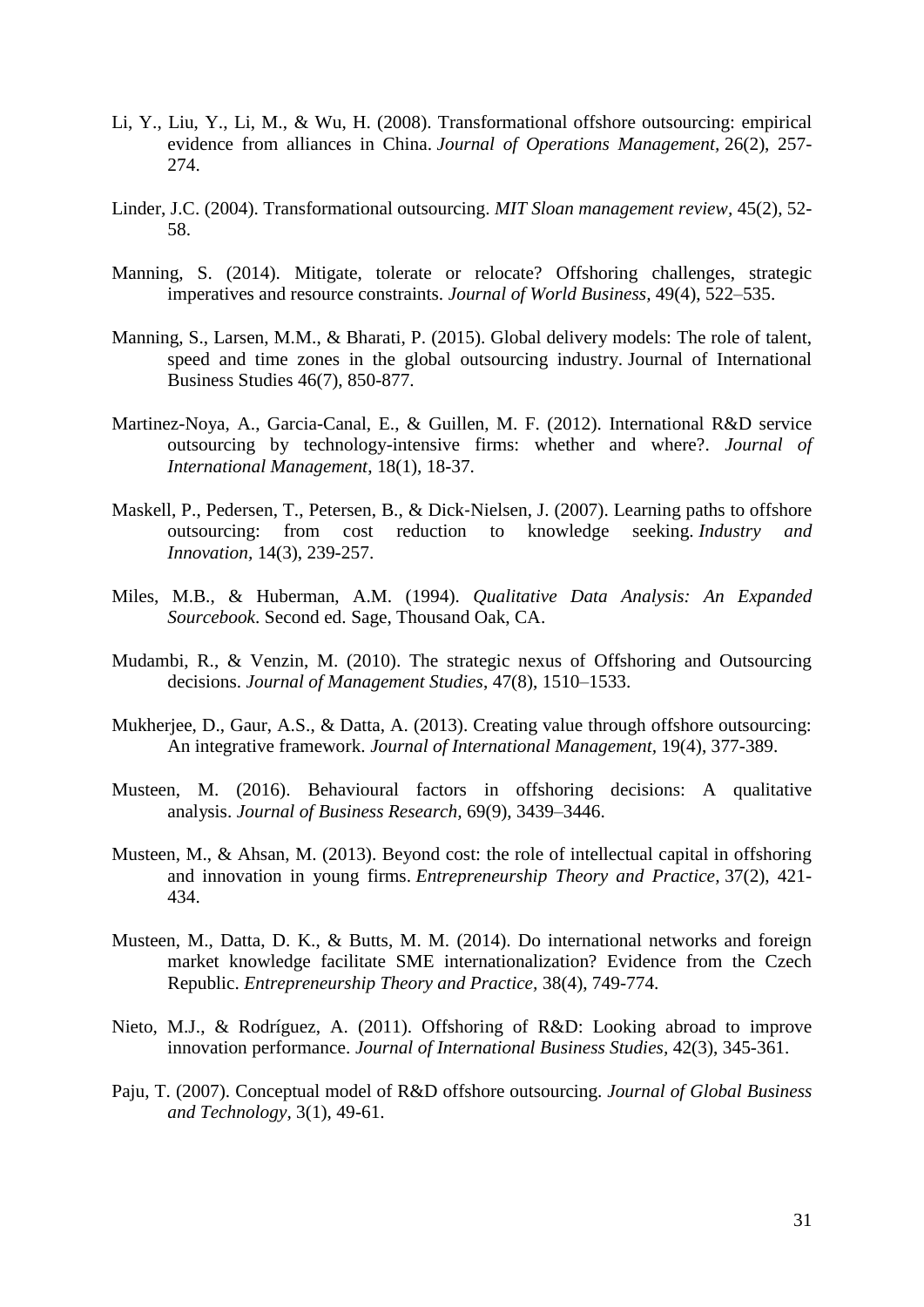- Pentina, I., & Hasty, R.W. (2009). Effects of multichannel coordination and e-commerce outsourcing on online retail performance. *Journal of marketing channels,* 16(4), 359- 374.
- Pisani, N., & Ricart, J. E. (2016). Offshoring of services: a review of the literature and organizing framework. *Management International Review*, 56(3), 385-424.
- Porter, M. E. (1996). Competitive advantage, agglomeration economies, and regional policy. *International regional science review*, 19(1-2), 85-90.
- Prahalad, C. K., & Hamel, G. (1990). The Core competencies of the corporation. *The Harvard Business Review,* 68(3), 79-91.
- Rilla, N., & Squicciarini, M. (2011). R&D (re) location and offshore outsourcing: a management perspective. *International Journal of Management Reviews* 13(4), 393- 413.
- Schilling, M.A., & Steensma, H.K. (2001). The use of modular organizational forms: An industry-level analysis. *Academy of Management Journal*, 44(6), 1149-1168.
- Singh, S. (2009). How market orientation and outsourcing create capability and impact business performance. *Thunderbird International Business review*, 51(5), 457-471.
- Sinkovics, R.R., Penz, E., & Ghauri, P. N. (2008). Enhancing the trustworthiness of qualitative research in international business. *Management International Review*, 48(6), 689-714.
- Stake, R.E. (1994). Case studies, in: Denizen, N., Lincoln, Y.S. (Eds.), *Handbook of Qualitative Research*. Sage, Thousand Oaks, CA, pp. 236–247.
- Stringfellow, A., Teagarden, M.B., & Nie, W. (2008). Invisible costs in offshoring services work. *Journal of Operations Management*, *26*(2), 164-179.
- Thakur-Wernz, P., & Bruyaka, O. (2017). Co-evolutionary Perspective on Sourcing Portfolios: Examining Sourcing Choices for Clinical Trials of Bio-pharmaceutical Firms. *Management International Review*, 57(6), 909-946.
- Trautmann, G., Bals, L., & Hartmann, E. (2009). Global sourcing in integrated network structures: The case of hybrid purchasing organisations. *Journal of International Management,* 15(2), 194–208.
- Varadarajan, R. (2009). Outsourcing: Think more expansively. *Journal of business research,* 62(11), 1165-1172.
- Weigelt, C. (2009). The impact of outsourcing new technologies on integrative capabilities and performance. *Strategic Management Journal*, 30(6), 595-616.

Williamson, O.E. (1975). *Markets and hierarchies*. New York, pp.26-30.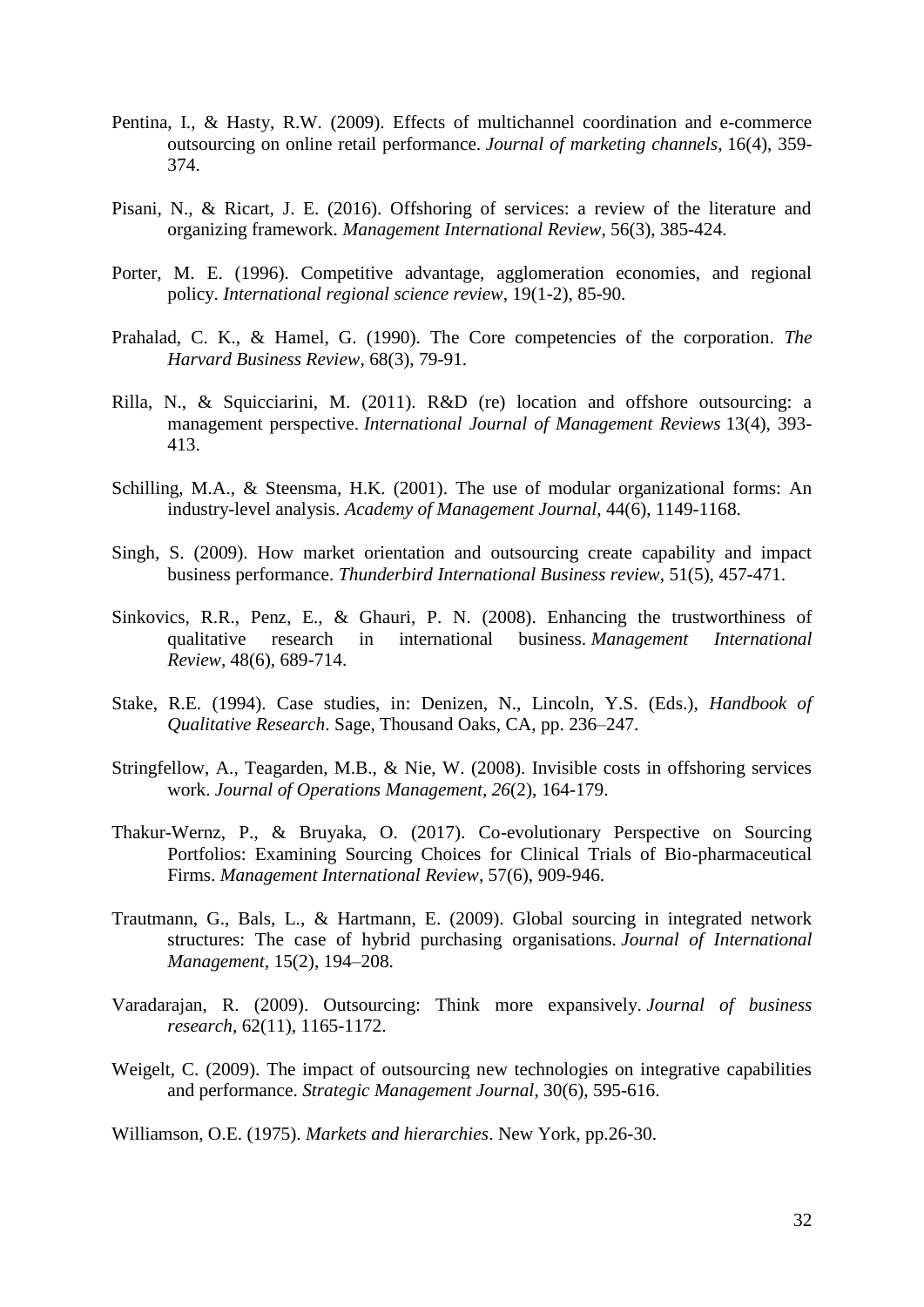- Yin, R.K. (1994). *Case Study Research: Design and Methods*, second ed. Sage, Thousand Oaks, CA.
- Zimmermann, A., & Ravishankar, M.N. (2016). A systems perspective on offshoring strategy and motivational drivers amongst onshore and offshore employees. *Journal of World Business*, 51(4), 548-567.

| <b>Features</b>       | <b>Profile and description of respondents</b>                           |
|-----------------------|-------------------------------------------------------------------------|
| Job positions of      | Executives/directors, deputy managing directors,<br>branch<br>$\bullet$ |
| respondents           | managers,                                                               |
|                       | Heads of departments (HR, IT, marketing, administration,                |
|                       | strategy, research, procurement, banking supervision, energy            |
|                       | markets, and international transactions)                                |
| Organisations (banks) | Indigenous banks (Ghanaian)                                             |
| and regulators        | Foreign banks (UK, Nigeria, Togo, Libya, France, South                  |
|                       | Africa)                                                                 |
|                       | Regulators (GIPC, BOG)                                                  |
| Data collection       | From July 2016 to December 2016.                                        |
| timeline              |                                                                         |
| <b>Total</b>          | Bank $(B=20)$ ; Informant from banks $(R=26)$ ; informant from          |
|                       | regulators ( $REG = 3$ ).                                               |

### **Table 1: Overview of data collection and sample**